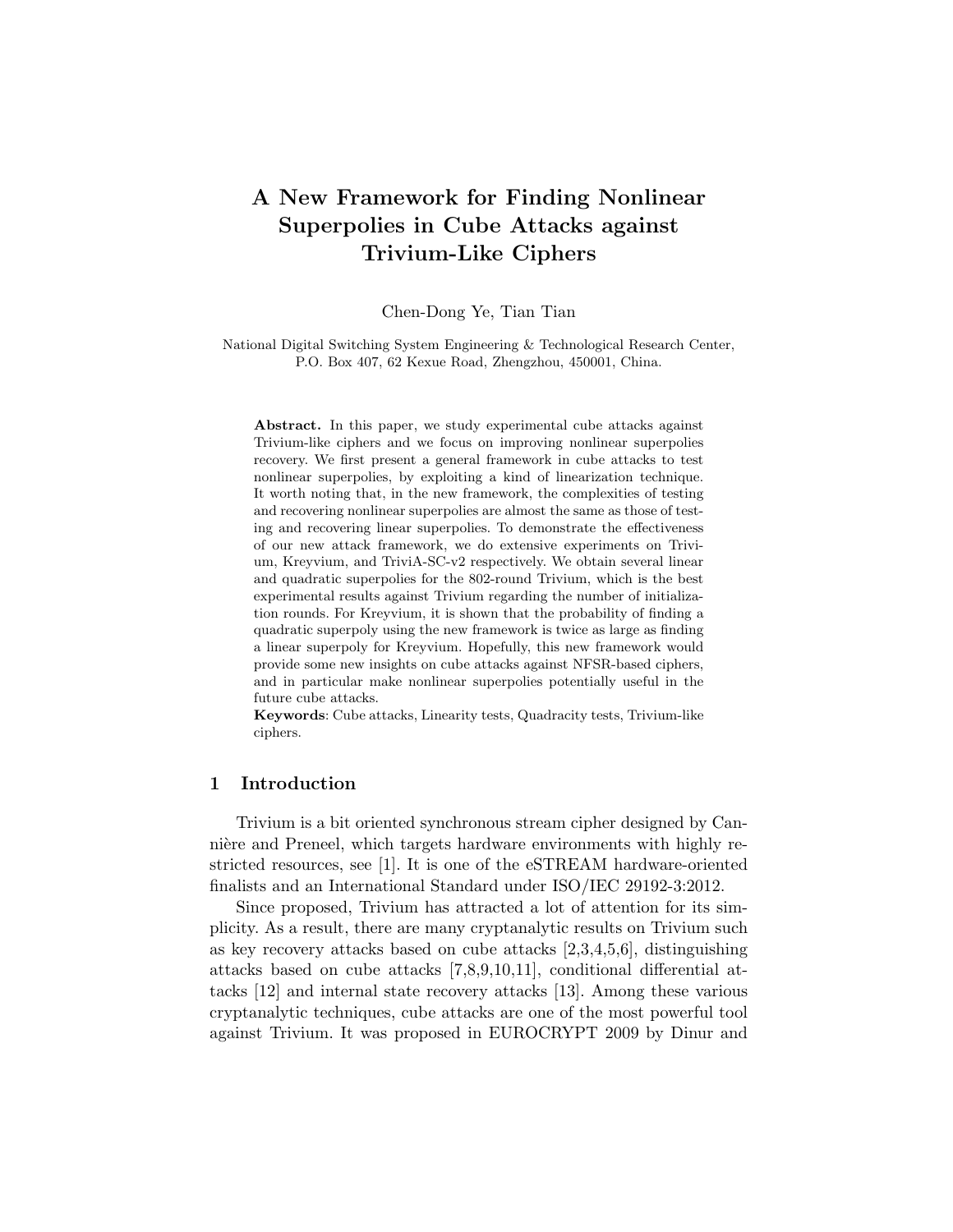Sharmir [2]. In [2], the authors recovered 35 linear superpolies, i.e., relations between key bits and keystream bits, based on which they gave an effective key recovery attack on the 767-round Trivium with attack complexity 245. In [3], Mroczkowski and Szmidt applied cube attacks to the 709-round Trivium, and firstly reported quadratic superpolies. In specific, they found 41 linear superpolies and 22 quadratic superpolies. In [4], the authors presented a recursive method to find cubes with linear superpolies as well as took advantage of the Meobius transformation. They found 12 linear superpolies and 6 quadratic superpolies for the 799-round Trivium. In [5], Todo et al. applied the division property to cube attacks. Based on the division property, attackers could identify the key variables involved in the superpoly of a given cube by solving corresponding MILP models instead of performing linearity/quadraticity tests. Consequently, with some relatively large cubes, partial information of the secret key could be recovered for up to the 832-round Trivium. In [6], the authors proposed a technique to reduce the complexity of superpoly recovery based on the work of [5].

Due to the simplicity and the established security of Trivium, some recently proposed crypto primitives adopt similar designs, such as Kreyvium [14] and TriviA-SC [15,16].

Kreyvium is designed for the efficient homomorphic-ciphertext compression in homomorphic encryptions and aims to achieve 128-bit security. In [10], based on a cube of size 61, Liu presented a distinguisher on the 872-round Kreyvium. In [6], for the 888-round Kreyvium, the authors provided a key recovery attack based on a cube of size 102. In [17], based on 24-th and 25-th order conditional characteristic, the authors proposed distinguishers on 899-round Kreyvium.

TriviA-SC is the base component of the authenticated encryption algorithm TriviA which was a second-round candidate of CAESAR competition. In order to resist slide attacks, the original version (TriviA-SC-v1) was improved to TriviA-SC-v2 by changing the constants loaded to the initial internal state. Hereinafter, TriviA-SC means its both versions, if not specified. In [8], the authors proposed distinguishers for the 930-round TriviA-SC-v1 and the 950-round TriviA-SC-v2 respectively. Furthermore, the authors provided a slide attack on the full TriviA-SC-v2. In [10], based on cubes of sizes around 63, the author proposed distinguishers of the 1035-round TriviA-SC-v1, the 1046-round TriviA-SC-v2, and the full 1152-round of simplified TriviA-SC where the nonlinear term in the output bit was removed. In [18], for the full 1152 rounds simplified TriviA-SC, the authors found a linear distinguisher with a complexity  $2^{120}$ .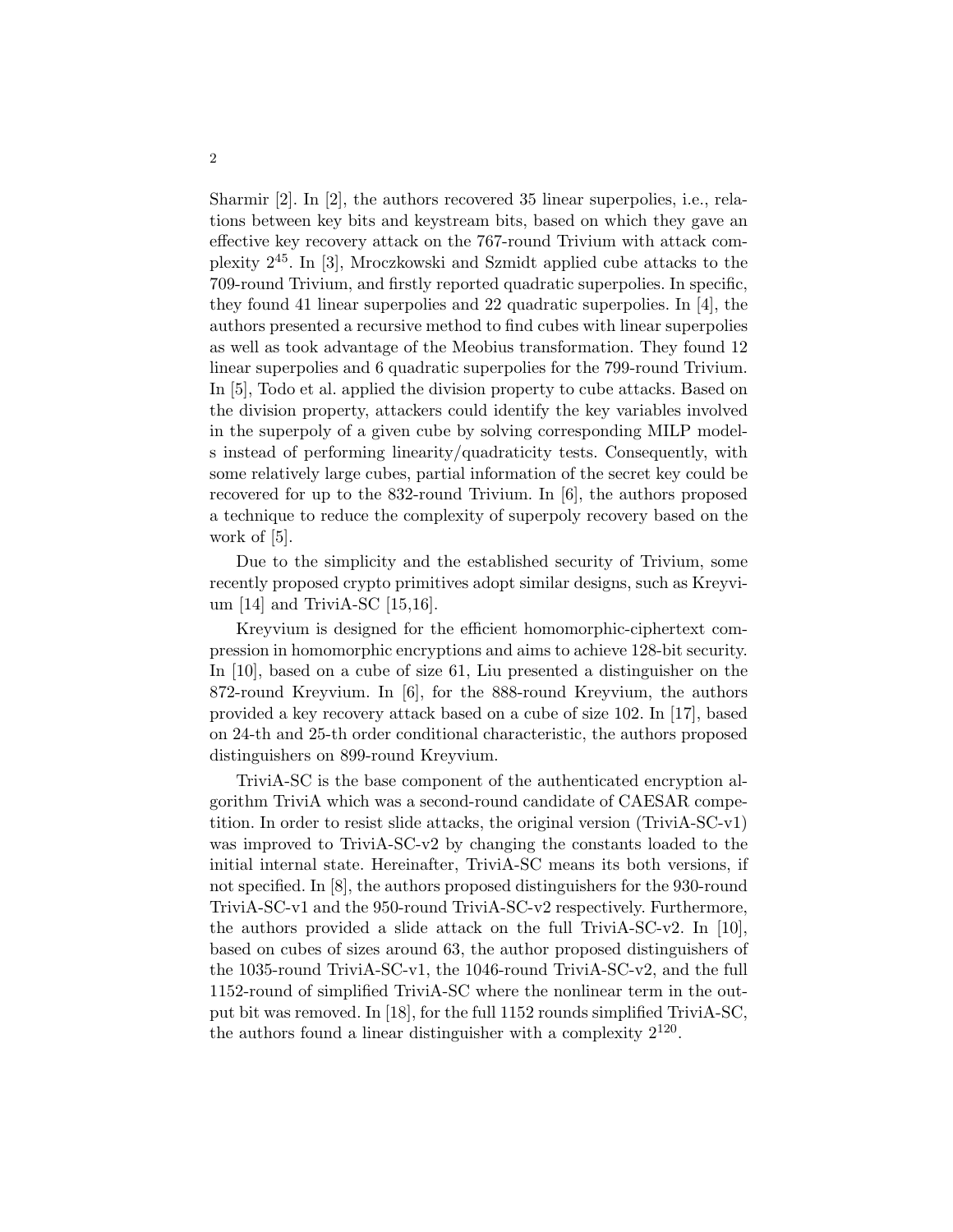Before the work of [5], cube attacks were based on experimental tests, which are called experimental cube attacks in this paper. In experimental cube attacks, it is important to find cubes with low-degree superpolies, and attackers usually attempt to find linear or quadratic superpolies in practice. The conventional method of recovering quadratic superpolies is doing quadraticity tests, which regards a cipher as a blockbox polynomial. Compared with linearity tests, quadraticity tests have a higher complexity, which makes experimentally implement quadraticity tests much more difficult than implementing linearity tests when the sizes of cubes reach 40. In this paper, we are concerned with finding nonlinear superpolies for Trivium-like ciphers.

#### **1.1 Our Contribution**

The inspiration of this paper comes from an interesting observation of cube attacks against Trivium. The algebraic normal form (ANF) of quadratic superpolies recovered in cube attacks against Trivium have fixed forms. They are very probable of the form  $k_i k_{i+1} \oplus k_{i+2} \oplus k_{i-25 \pmod{69}}$ for  $0 \leq i \leq 77$  together with  $k_{78}k_{79} \oplus k_{53}$ . Besides, this observation is also true for other Trivium-like ciphers. Hence, we propose to treat some nonlinear key expressions as a whole, and regard the first output bit as a tweakable function on these nonlinear key expressions not key variables themselves. Consequently nonlinear superpolies could be recovered by testing linearity on nonlinear key expressions. According to this basic idea, we propose a generic framework to recover nonlinear superpolies using linearity test principles for Trivium-like ciphers.

As illustrations, we perform extensive experiments on Trivium, Kreyvium, and TriviA-SC-v2 with our new framework. To show the correctness and effectiveness of our framework, for each of the variants with from 600 to 700 initialization rounds of these three ciphers, we search for linear and nonlinear superpolies based on 100 randomly chosen cubes. Table 1 shows the total number of nonlinear superpolies and linear superpolies we find. Note that, for all the three ciphers, the number of the nonlinear superpolies is non-ignorable compared with that of linear superpolies. In particular, in the case of Trivium and Kreyvium, the number of nonlinear superpolies is close to or even twice as large as that of linear superpolies.

Furthermore, with our framework we find several new superpoies for variants with higher initialization rounds. First, we reveal some new quadratic supeprolies of the 784- and the 799-round Trivium. Besides, we recover 5 linear superpolies and 2 quadratic superploies of the 802-round Trivium. Second, with a cube of size 38, 8 different quadratic superpolies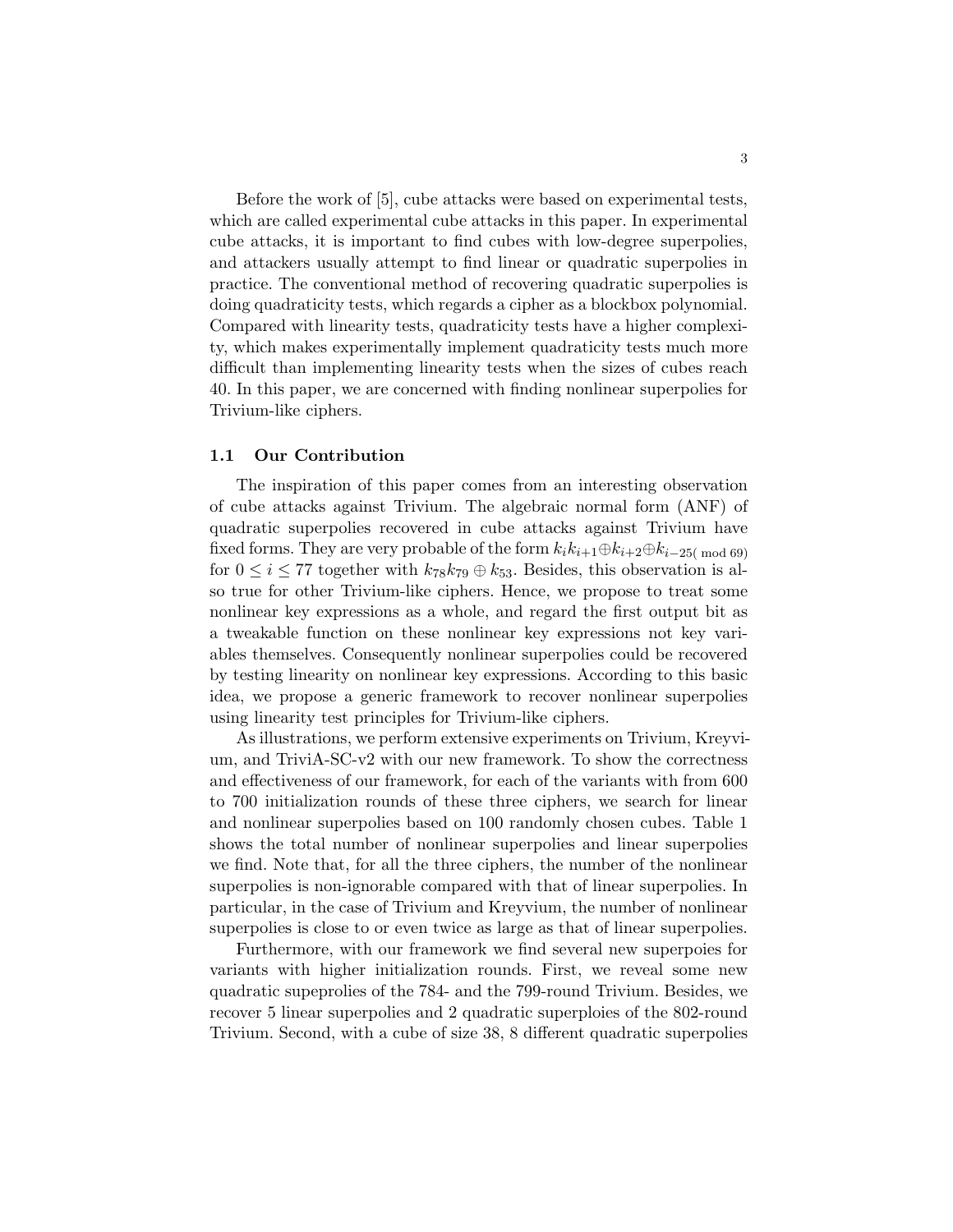but no linear superpolies are found for the 776-round Kreyvium. Third, we gain linear superpolies and quadratic superpolies for the 864-round TriviA-SC-v2 and the 992-round simplified TriviA-SC-v2, respectively. Table 2 summaries our results.

| ciphers      |         | $ \#$ of linear superpolies $ \#$ of nonlinear superpolies |
|--------------|---------|------------------------------------------------------------|
| Trivium      | 8155985 | 7517944                                                    |
| Kreyvium     | 1194480 | 2538591                                                    |
| TriviA-SC-v2 | 4074914 | 491551                                                     |

**Table 1.** The total number of linear superpolies and nonlinear superpolies

**Table 2.** Results on round-reduced Trivium-like stream ciphers

| ciphers                 | $\#$ of rounds | $\#$ of superpolies                        |
|-------------------------|----------------|--------------------------------------------|
| Trivium                 | 802            | 5 linear, 2 quadratic                      |
| Kreyvium                | 776            | $\,$ 0 linear, 8 quadratic $^ $            |
| TriviA-SC-v2            | 864            | $ 12 \text{ linear}, 3 \text{ quadratic} $ |
| TriviA-SC-v2 simplified | 992            | $ 14 \text{ linear}, 2 \text{ quadratic} $ |

#### **1.2 Organization**

The rest of this paper is structured as follows. In Section 2, we introduce some basic definitions and facts. In Section 3, we propose a new framework to find nonlinear superpolies with a low complexity. In Section 4, our new framework is applied to Trivium-like stream ciphers. In Section 5, we summarize our work.

## **2 Preliminaries**

In this section, we briefly review the general structure of Trivium-like ciphers, the basic procedures of cube attacks, and linearity/quadracity tests of black-box Boolean functions.

## **2.1 Trivium-Like Stream Ciphers**

The main building block of a Trivium-like cipher is a Galois nonlinear feedback shift register, such that for every clock cycle there are three bits of the internal state updated by quadratic feedback functions and all the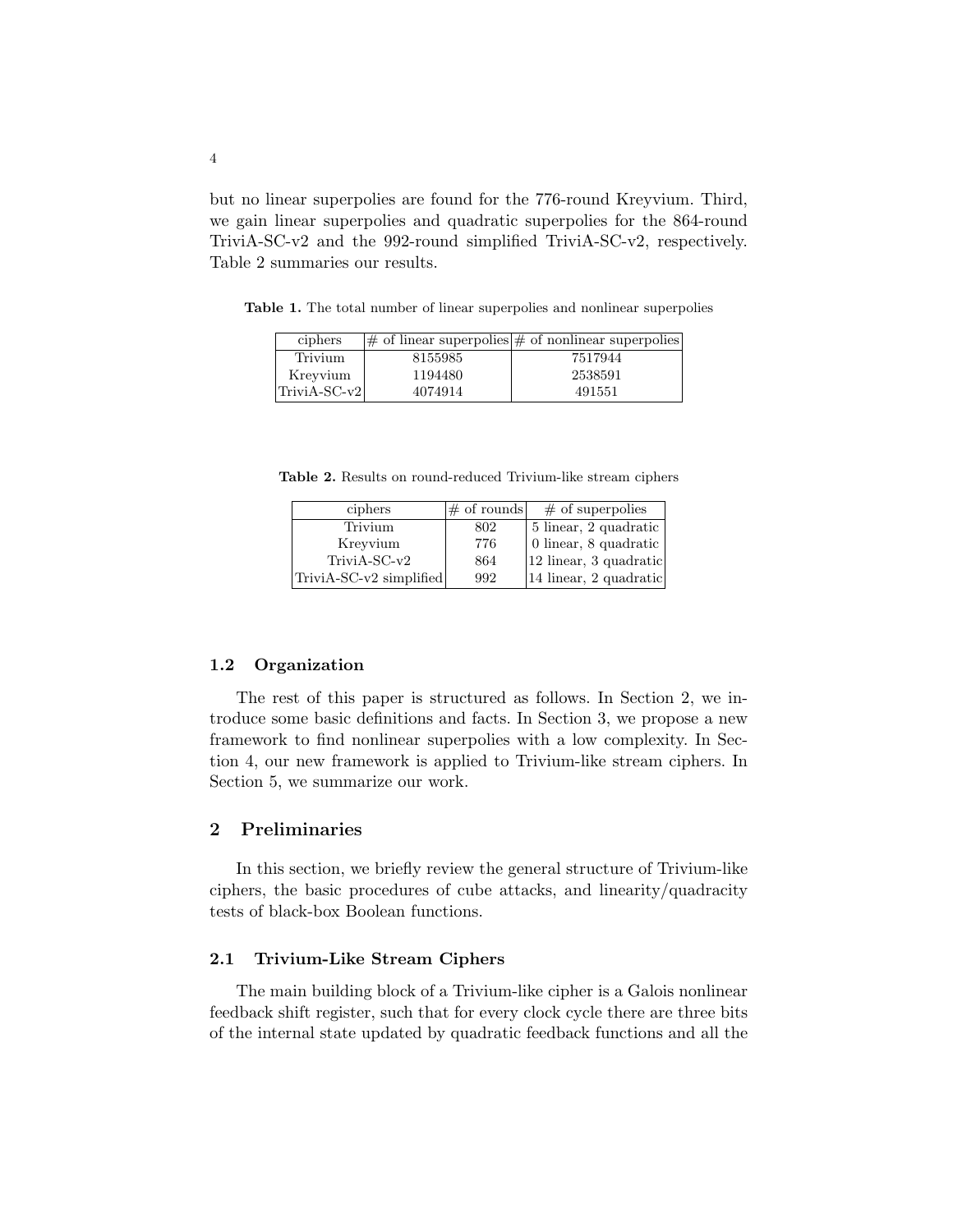other bits of the internal sate are updated by shifting. In specific, let *A*, *B* and *C* be three shift registers of length *LA*, *LB*, and *L<sup>C</sup>* respectively. For  $t \geq 0$ , let  $A_t = (x_t, \ldots, x_{t+L_A-1}), B_t = (y_t, \ldots, y_{t+L_B-1}),$  and  $C_t =$  $(z_t, \ldots, z_{t+L_C-1})$  denote the *t*<sup>th</sup> state of *A*, *B* and *C* respectively. Then the internal state of a Trivium-like cipher at time instance *t* is given by  $s_t = (A_t, B_t, C_t)$ , and the state update function could be described as

$$
x_t = z_{t-r_c-1} \cdot z_{t-r_c} + l_A(s_{t-1}),
$$
  
\n
$$
y_t = x_{t-r_a-1} \cdot x_{t-r_a} + l_B(s_{t-1}),
$$
  
\n
$$
z_t = y_{t-r_b-1} \cdot y_{t-r_b} + l_C(s_{t-1}),
$$

where  $l_A$ ,  $l_B$  and  $l_C$  are three linear functions and  $1 \leq r_\lambda \leq L_\lambda$  for  $\lambda \in \{A, B, C\}$ . After *N* initialization rounds, a filtering function *f* is used to compute a keystream bit from the current internal state, i.e.,  $z_t = f(s_t)$  for  $t \geq N$ .

There are three well-known Trivium-like ciphers, say Trivium [1], Kreyvium [14] , and TriviA-SC [15,16] . The first two algorithms well fulfill the description above, while the last algorithm uses two extra registers  $K^*$  and  $V^*$ , which are padded with key bits and IV bits respectively, to XOR the key bits and IV bits to the feedback function. Besides, the filtering functions of Trivium and Keryvium are linear, while that of TriviA-SC is quadratic.

#### **2.2 Cube Attacks**

The idea of cube attack was first proposed by Dinur and Shamir in [2]. In the cube attack against stream ciphers, an output bit *z* is described as a tweakable Boolean function  $f$  on secret key variables  $Key =$  $(k_0, k_1, \ldots, k_{n-1})$  and public IV variables  $IV = (iv_0, iv_1, \ldots, iv_{m-1})$ , where *n* and *m* are positive integers, i.e.,

$$
z = f(Key, IV).
$$

Let *I* be a subset of *d* public variables, where  $1 \leq d \leq m$ . Without loss of generality, we assume that  $I = \{iv_0, iv_1, \ldots, iv_{d-1}\}$ . Then the function *f* can be rewritten

$$
f(Key, IV) = t_I \cdot p_I(Key, iv_d, iv_{d+1}, \ldots, iv_{m-1}) \oplus q(Key, IV),
$$

where  $t_I = iv_0iv_1 \cdots iv_{d-1}$  is the product of variables in *I*,  $p_I$  does not contain any variable in  $I$ , and each term in  $q$  is not divisible by  $t_I$ . It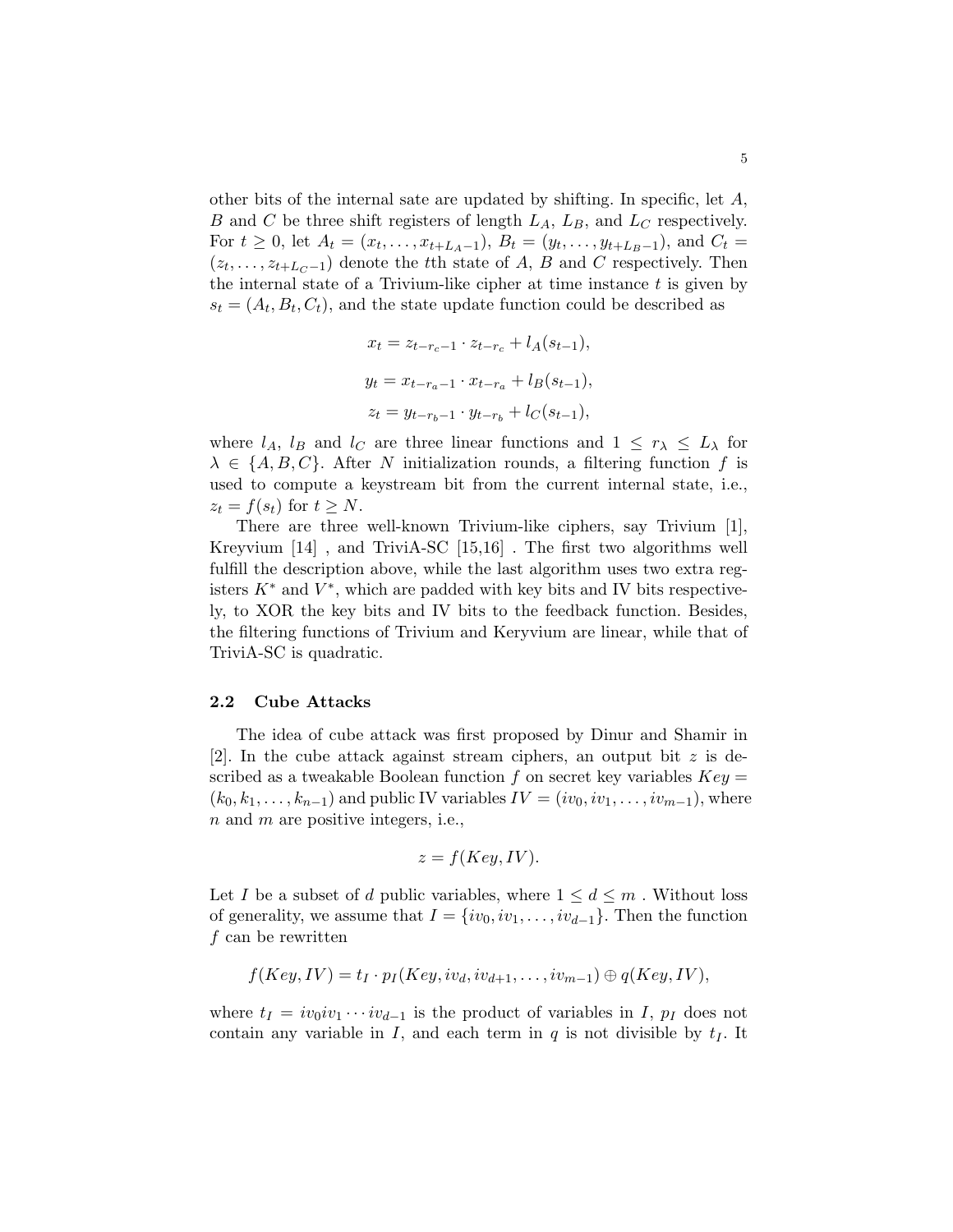can be seen that the summation of the  $2^d$  functions derived from  $f$  by assigning all the possible values to the *d* variables in *I* is equal to  $p_I$ , which eliminates *q* completely, that is,

$$
\bigoplus_{(iv_0, iv_1,...,iv_{d-1}) \in \mathbb{F}_2^d} f(Key, IV) = p_I(Key, iv_d, iv_{d+1},..., iv_{m-1}).
$$
 (1)

The variables in the set *I* are called *cube variables*, the set  $C_I$  of all  $2^d$ possible assignments of the cube variables in *I* is called a *d-dimensional cube*, and the polynomial  $p_I$  is called the *superpoly* of *I*. That is to say  $iv_0, iv_1, \ldots, iv_{d-1}$  are cube variables and  $iv_d, iv_{d+1}, \ldots, iv_{m-1}$  are noncube variables. Furthermore, fixing each non-cube variable to be a constant, the superpoly *p<sup>I</sup>* becomes a polynomial with secrete key variables only. **In this paper, we always fix all non-cube variables to be** 0**'s**, and so (1) can be rewritten

$$
\bigoplus_{(iv_{i_1}, iv_{i_2},..., iv_{i_d}) \in \{0,1\}^d} f(Key, iv_0,..., iv_{d-1}, \mathbf{0}) = p_{s(I)}(Key, \mathbf{0}).
$$
 (2)

Since  $p_I$  comes from f, it follows that  $\deg(p_I) \leq \deg(f)$ . In particular, if  $\deg(f) = d+1$ , then the superpoly  $p_I$  must be affine or constant. The key idea of cube attacks is trying to recover simple or low-degree superpoly  $p_I$ .

A cube attack consists of two phases: a preprocessing phase which is independent of the secret key and a online phase which should be carried out for every secret key. In the preprocessing phase, attackers should find some useful superpolies which could recover the information of the secret key. In the online phase, the previously found superpolies were evaluated under the real key. By solving a system of equations or looking up the truth tables of superpolies, a part of or even the whole information of the secret key could be revealed.

In experimental cube attacks, the aim of the preprocessing phase is to find cubes with low-degree superpolies. In fact, only linear and quadratic superpolies were implemented in the previous experimental cube attacks. So far there is no deterministic method for finding a set of cube variables whose superpoly is linear/quadratic, and all proposed methods are more or less based on random search, see the random walk method in [2] and the recursive method in [4]. It means that an attacker needs to do linearity/quadraticity tests on superpolies for many sets of chosen cube variables to find sufficient many desirable linear/quadratic ones.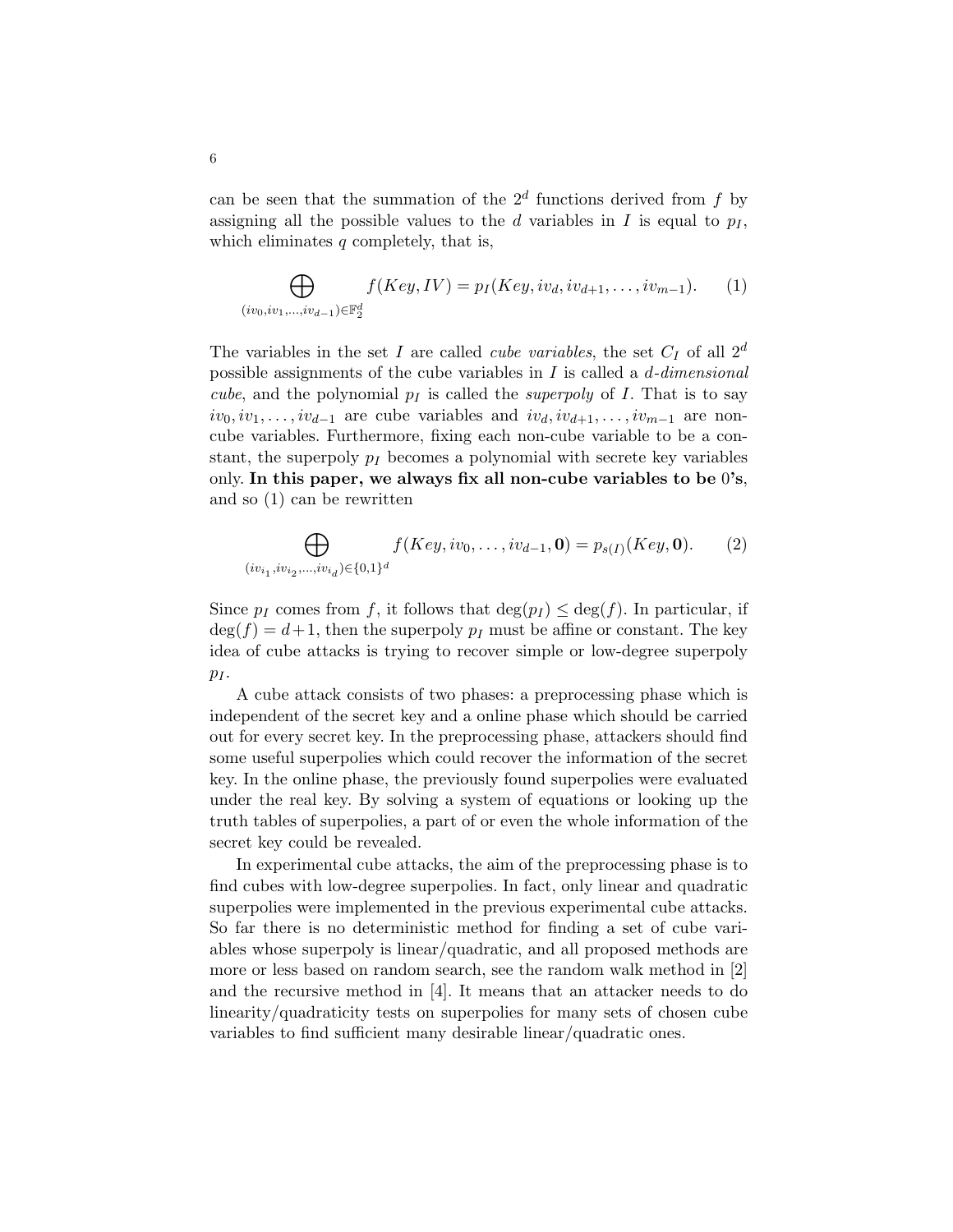## **2.3 Linearity and Quadraticity Tests for Black-box Boolean Functions**

In this subsection we briefly recall how to test linearity/quadraticity of a black-box Boolean function. As for linearity tests one can refer to [19] and as for quadraticity or low-degree tests one can refer to [20].

Let *n* be a positive integer and let  $f(x_1, x_2, \ldots, x_n)$  be an *n*-variable Boolean function. Suppose that the explicit representation of  $f(x_1, x_2, \ldots,$  $x_n$ ) is extremely big and it is unknown to us, but the function  $f$  can be queried, that is, we could enquire about the value  $f(\boldsymbol{a})$  for any input vector  $a \in \mathbb{F}_2^n$ .

**Linearity test**. Choose  $a, b \in \mathbb{F}_2^n$  uniformly and independently, and verify

$$
f(\mathbf{a} \oplus \mathbf{b}) \oplus f(\mathbf{a}) \oplus f(\mathbf{b}) \oplus f(\mathbf{0}) = 0.
$$
 (3)

If *f* is linear, then the test will succeed, whereas if  $deg(f) \geq 2$ , then the test may fail with a certain probability. Thus the test should be repeated sufficiently many times to make sure that  $f$  is very close to being linear.

If *f* passes through the linearity test, then its coefficients in the algebraic normal form can be calculated by  $n + 1$  more queries. One query could determine one coefficient. The constant term of  $f$  is given by  $f(\mathbf{0})$ . Let

 $e_1 = (1, 0, \ldots, 0), e_2 = (0, 1, 0, \ldots, 0), \ldots, e_n = (0, 0, \ldots, 1) \in \mathbb{F}_2^n$ .

Then the coefficient of the variable  $x_i$  in  $f$  for  $1 \leq i \leq n$  is given by

$$
c_i = f(\boldsymbol{e}_i) \oplus f(\boldsymbol{0}).
$$

Quadraticity test. Choose  $a, b, c \in \mathbb{F}_2^n$  uniformly and independently, and verify

$$
f(\mathbf{a}\oplus\mathbf{b}\oplus\mathbf{c})\oplus f(\mathbf{a}\oplus\mathbf{b})\oplus f(\mathbf{a}\oplus\mathbf{c})\oplus f(\mathbf{b}\oplus\mathbf{c})\oplus f(\mathbf{a})\oplus f(\mathbf{b})\oplus f(\mathbf{c})\oplus f(\mathbf{0})=0.
$$
\n(4)

Similarly if f is quadratic, then the test succeeds, whereas if deg( $f$ )  $>$  2, then the test may fail. Thus the test should be repeated sufficiently many times to make sure that *f* is very close to being quadratic.

If *f* passes through the quadraticity test, then the coefficient of a quadratic term  $x_i x_j$  in  $f$  for  $1 \leq i < j \leq n$  is given by

$$
f(\mathbf{e}_i \oplus \mathbf{e}_j) \oplus f(\mathbf{e}_i) \oplus f(\mathbf{e}_j) \oplus f(\mathbf{0}).
$$

Note that a constant function also satisfies the linearity test, and a linear function always satisfies the quadraticity test. Thus, sometimes in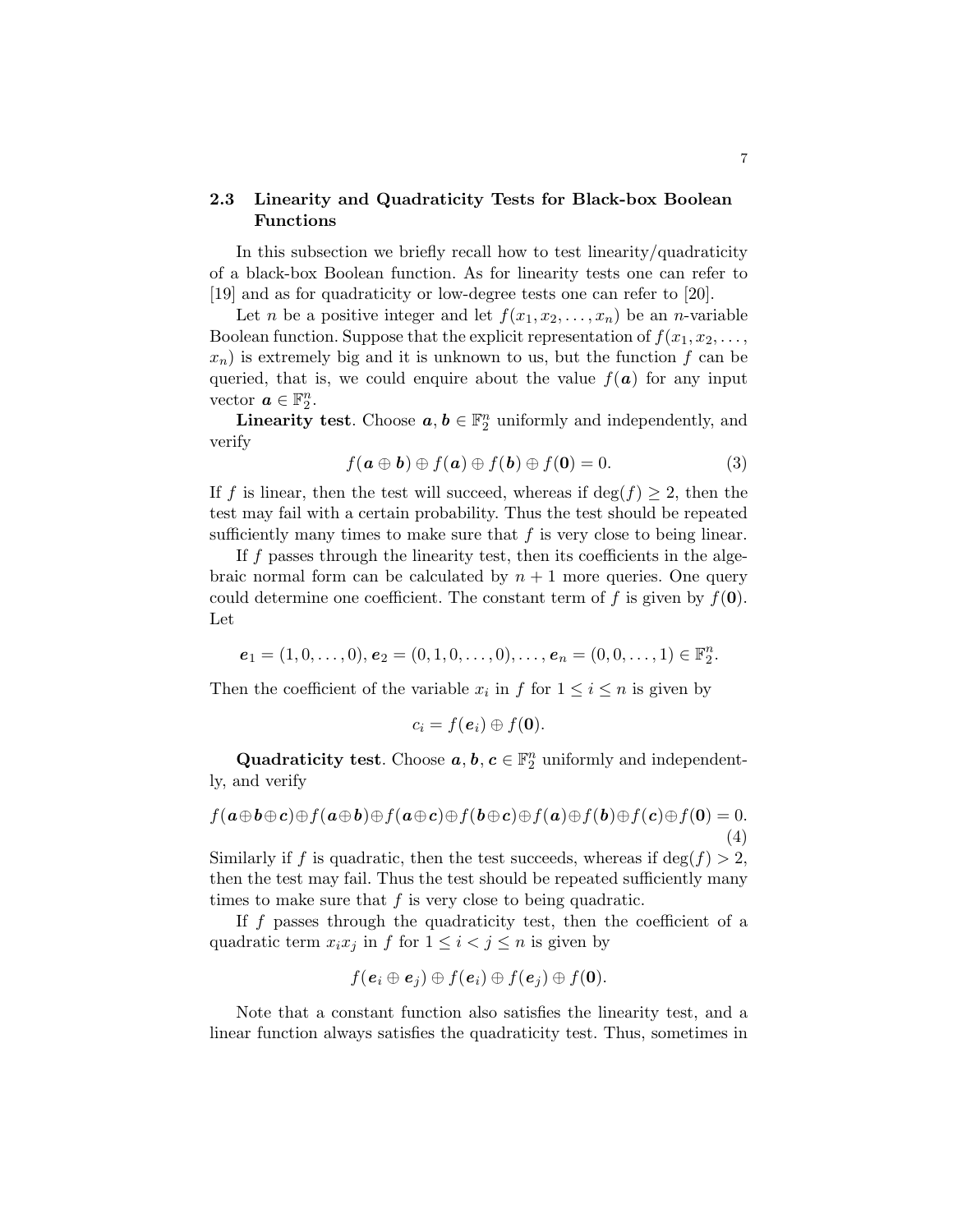the attacks, we also need to test whether a linear function *f* is a constant function.

**Constantness test**. Choose  $a, b \in \mathbb{F}_2^n$  uniformly and independently, and verify

$$
f(\mathbf{a})\oplus f(\mathbf{b})=0.
$$

If *f* is constant, then the test will succeed, whereas if *f* is not constant, then the test may fail with a certain probability. Thus the test should be repeated sufficiently many times.

## **3 A New Framework to Find Nonlinear Superpolies**

In this section, we introduce some observations from which we get our basic idea. Then based on this basic idea, we propose a new framework to find nonlinear superpolies.

#### **3.1 Motivations**

The motivations of this paper come from the following observations on the extensive superpolies recovered by the previous experimental cube attacks against Trivium. Please refer to [2], [3], and [4] for a large number of instances of superpolies for Trivium variants.

Our first observation is **the sparsity of nonlinear superpolies**. It can be easily observed that the algebraic normal forms of all recovered superpolies are very sparse, most of which have less than five terms. Accordingly the systems of nonlinear equations in key variables defined by these superpolies are easy to solve during the online phase, see [3] for an example.

Our second observation is that **some key variables are missing in linear superpolies**. It can be observed that none of the linear superpolies were found so far involving the key variables between  $k_{69}$  and  $k_{79}$ . This phenomenon is also mentioned in [4, Page 511]. Hence, to recover the information of the key variables between  $k_{69}$  and  $k_{79}$ , linear superpolies are not sufficient.

According to the above two observations, nonlinear superpolies are as useful as linear superpolies in cube attacks against Trivium-like ciphers, and exploiting nonlinear superpolies could definitely bring some merits to mounting cube attacks. However, comparing quadraticity tests with linearity tests, it can be seen that to do one verification in a quadraticity test, eight queries are needed (see (4)), while to do one verification in a linear test, only four queries are needed (see (3)). For instance, in

8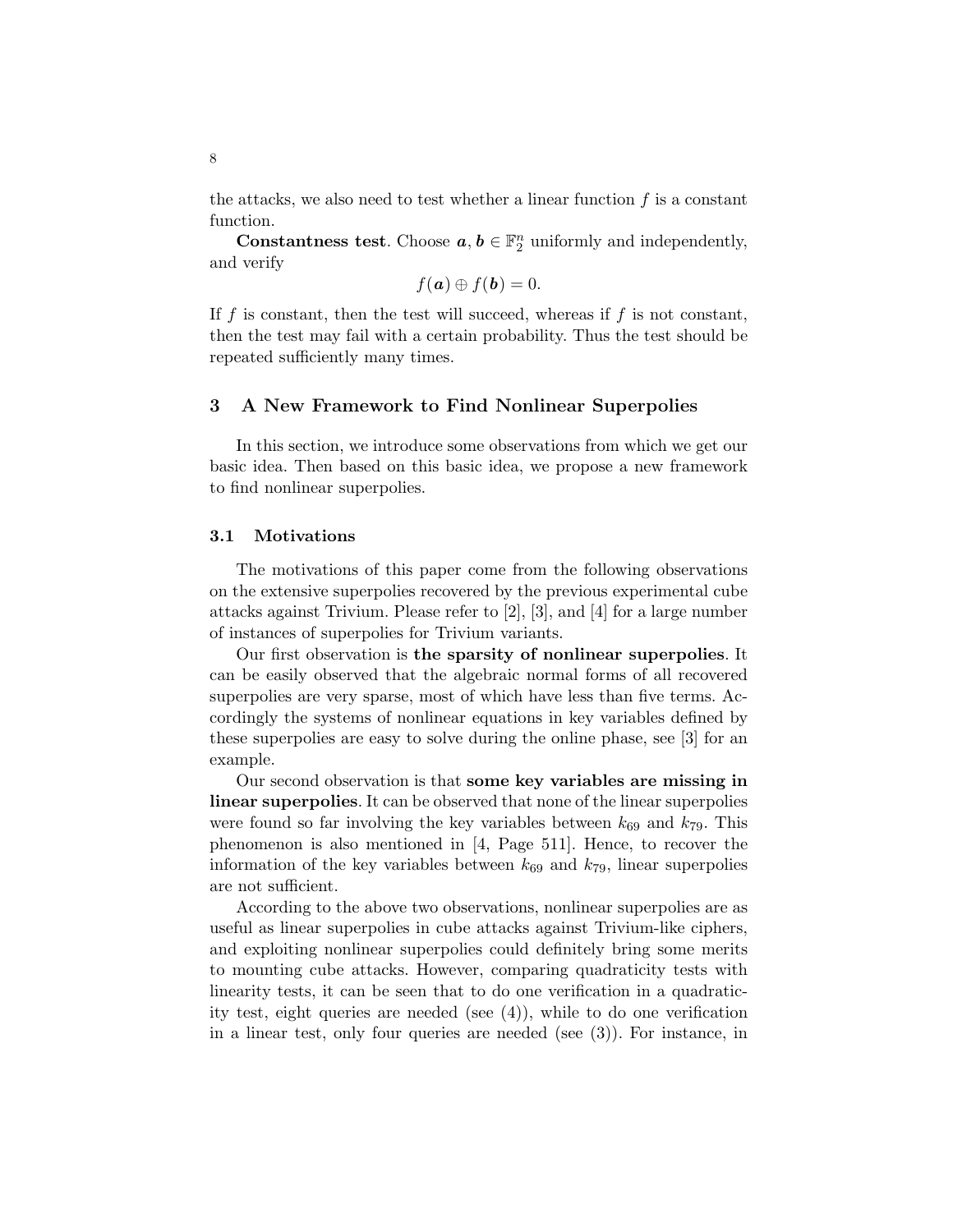experimental cube attacks against Trivium, as the number of initialization rounds increases, the dimension of a cube becomes very large, say 40, which results in that just one query will be very time consuming. In this case, to test a quadratic superpoly using present method is much more difficult than to test a linear superpoly. Thus, although quadratic superpolies are useful, they do not paly a role as important as linear superpolies.

Our third observation is **the fixed forms of nonlinear superpolies**. It is interesting to find that the ANFs of all nonlinear superpolies recovered in cube attacks against Trivium have very specific forms. That is to say they are far from random polynomials. It can be observed that most of the published quadratic superpolies only have one quadratic monomial of the form  $x_i x_{i+1}$  accompanied by two degree 1 monomials. This observation was also mentioned in [4, Section 4.2], but was not utilized in their attacks.

Inspired by the third observation, we propose a new framework to find and recover nonlinear superpolies with low complexities. In the new framework, we fix some nonlinear key expressions, and find superpolies which are linear about these fixed nonlinear key expressions. It can be seen that linear superplies in this sense are *nonlinear* on key variables. There are two key points involved in the new framework. One is how to do linearity tests on superpolies about the fixed nonlinear key expressions. The other is how to choose useful nonlinear key expressions. We shall explain these two points in detail in the following two subsections respectively.

## **3.2 A Generic Technique for Linearity Tests of Composite Functions**

Let  $g(y_0, y_1, \ldots, y_{m-1})$  be a Boolean function on the variables  $y_0, y_1, \ldots$ , *y*<sub>*m*−1</sub>. For  $0 \le i \le m-1$ , let  $h_i(x_0, x_1, \ldots, x_{n-1})$  be a Boolean function on the variables  $x_0, x_1, \ldots, x_{n-1}$ . Then

$$
f(x_0, x_1, \ldots, x_{n-1}) = g(h_0(x_0, x_1, \ldots, x_{n-1}), \ldots, h_{m-1}(x_0, x_1, \ldots, x_{n-1}))
$$

is a composite function of  $g(y_0, y_1, \ldots, y_{m-1})$  and  $h_i(x_0, x_1, \ldots, x_{n-1})$ . It is easy to see that when the composite function  $f(x_0, x_1, \ldots, x_{n-1})$  is nonlinear, it is not necessary that  $q$  is nonlinear. In other words, when *f* is nonlinear on the variables  $x_0, x_1, \ldots, x_{n-1}$ , it is not necessary that *f* is nonlinear on the expressions  $h_0, h_1, \ldots, h_{m-1}$ . Let us take a small example.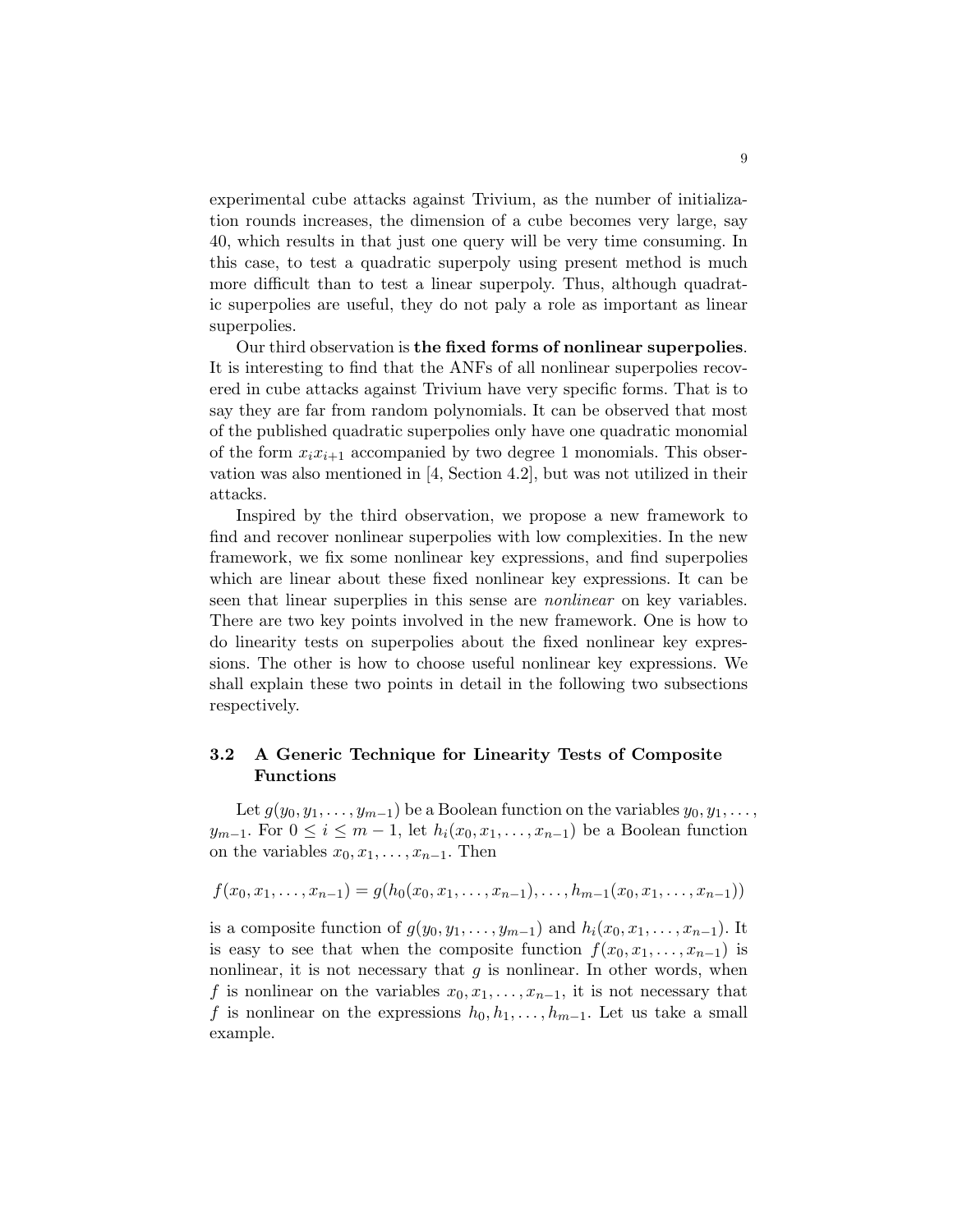*Example 1.* Let  $f = x_0 \cdot x_1 \oplus x_2 \cdot x_3$  be a Boolean function. Let  $h_0 = x_0 \cdot x_1$ and  $h_1 = x_2 \cdot x_3$ . It is clear that  $f = h_0 \oplus h_1$ . Hence f is linear on the expressions  $h_0$  and  $h_1$ , but nonlinear on the variables  $x_0, x_1, x_2, x_3$ .

In the above small example, the ANF of  $f(x_0, x_1, x_2, x_3)$  is known, and so it is easy to see whether  $f$  is linear on  $h_0$  and  $h_1$ . Now the problem is when  $f(x_0, x_1, \ldots, x_{n-1})$  is a black-box Boolean function, how to test whether *f* is a linear Boolean function on  $h_0, h_1, \ldots, h_{m-1}$ . Note that *f* could be queried only by assigning values to the variables  $x_0, x_1, \ldots, x_{n-1}$ . We formally present this problem in the following.

*Problem 1.* Let  $f(x_0, x_1, \ldots, x_{n-1})$  be a black-box Boolean function. Assume that  $h_0, h_1, \ldots, h_{m-1}$  are *m* Boolean functions on the variables  $x_0, x_1, \ldots, x_{n-1}$  such that there is a Boolean function  $g(y_0, y_1, \ldots, y_{m-1})$ satisfying  $f = g(h_0, h_1, \ldots, h_{m-1})$ . How to test whether f is linear about *h*<sub>0</sub>*, h*<sub>1</sub>*,..., h*<sub>*m*−1</sub> by querying  $f(x_0, x_1, \ldots, x_{n-1})$  ?

The difference between Problem 1 and the traditional linearity test of black-box Boolean functions lies in that we ask the linearity of a set of nonlinear expressions of inputting variables not simply inputting variables themselves. This general problem is open. In the following we give a simple technique to tackle some instances of the problem which is useful in the following attacks. Our basic idea is still the BLR linearity test introduced in Subsection 2.3.

**Theorem 1.** *Let*  $f, h_0, \ldots, h_{m-1}$  *be as described in Problem 1. If the mapping*

$$
H: \boldsymbol{a} = (a_0, a_1, \ldots, a_{n-1}) \mapsto (h_0(\boldsymbol{a}), h_1(\boldsymbol{a}), \ldots, h_{m-1}(\boldsymbol{a})), \boldsymbol{a} \in \mathbb{F}_2^n,
$$

*is surjective with*  $H(0) = 0$ *, then Algorithm 1 is a one-sided tester for f being linear on the expressions*  $h_0, h_1, \ldots, h_{m-1}$ . In particular, if Algorith*m 1 returns reject, then f is not linear on the expressions*  $h_0, h_1, \ldots, h_{m-1}$ *with probability 1.*

*Proof.* Since *f* is a composite function of the form

$$
f=g(h_0,h_1,\ldots,h_{m-1}),
$$

if follows that *f* being linear on the given expressions  $h_0, h_1, \ldots, h_{m-1}$  is equivalent to  $g(y_0, y_1, \ldots, y_{m-1})$  is linear. Thus it suffices to show Algorithm 1 is actually a BLR linearity test on  $g(y_0, y_1, \ldots, y_{m-1})$ .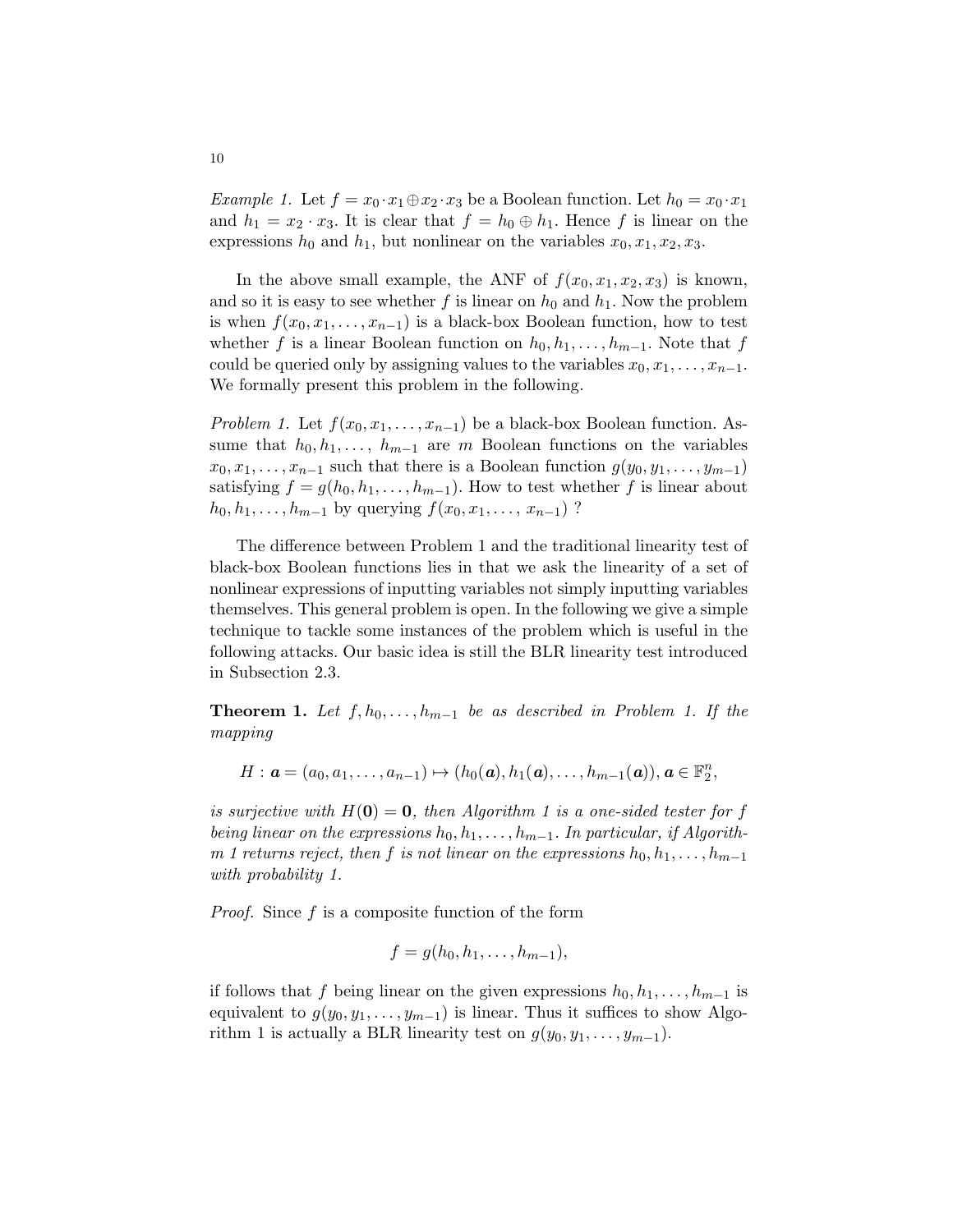**Algorithm 1** Linearity test of composite functions

**Require:** a black-box function *f* on  $X = (x_0, x_1, \ldots, x_{n-1})$  and a vectorial Boolean  $function H = (h_0(X), h_1(X), \ldots, h_{m-1}(X)).$ 

- 1: choose **a** and **b** randomly and uniformly in  $\mathbb{F}_2^m$ ;
- 2: compute  $X_1, X_2, X_3$  satisfying  $H(X_1) = a, H(X_2) = b$ , and  $H(X_3) = a \oplus b$ , respectively;
- 3: compute  $v = f(X_1) \oplus f(X_2) \oplus f(X_3) \oplus f(\mathbf{0})$
- 4: **if**  $v \neq 0$  **then**<br>5: **return** rej
- 5: **return** reject;
- 6: **else** 7: **return** accept;
- 8: **end if**

Let  $a, b, c, X_1, X_2,$  and  $X_3$  be as described in Algorithm 1, where the existence of  $X_1, X_2, X_3$  can be deduced from the hypothesis that *h* is surjective. Then we have

$$
f(X_1) = g(a), f(X_2) = g(b)
$$
 and  $f(X_3) = a \oplus b$ .

It follows that

$$
f(X_1) \oplus f(X_2) \oplus f(X_3) \oplus f(\mathbf{0}) = g(\mathbf{a}) \oplus g(\mathbf{b}) \oplus g(\mathbf{a} \oplus \mathbf{b}) \oplus g(\mathbf{0}).
$$

Hence it can be seen that line 3 in Algorithm 1 is a BLR linearity test for  $g(y_0, y_1, \ldots, y_{m-1})$ .

*Remark 1.* The probability that Algorithm 1 rejects a function *f* which is nonlinear on  $h_0, h_1, \ldots, h_{m-1}$  is equal to the probability that the algorithm in [20] rejecting the corresponding function *g* which is nonlinear.

Algorithm 1 needs repeating sufficient times to make sure that *f* is very close to being linear on  $h_0, h_1, \ldots, h_{m-1}$ . When we make sure that *f* is linear on  $h_0, h_1, \ldots, h_{m-1}$ , we could recover the ANF of *f* using only  $m+1$  queries like recovering a linear Boolean function, which is much less compared with  $\frac{n(n-1)}{2} + n + 1$  queries to recover the ANF of a quadratic Boolean function on  $x_0, x_1, \ldots, x_{n-1}$ . It can be seen that the complexities of doing linearity test on *f* and the ANF recovery of *f* are almost the same as that of linearity tests and linear Boolean functions recovery except the time spent on finding a preimage of the mapping *H*. A preimage of the mapping *H* could be found by solving a system of equations defined by  $h_0, h_1, \ldots, h_{m-1}$ . When this system of equations is sparse and simple, it can be solved efficiently. That is the case in our attacks.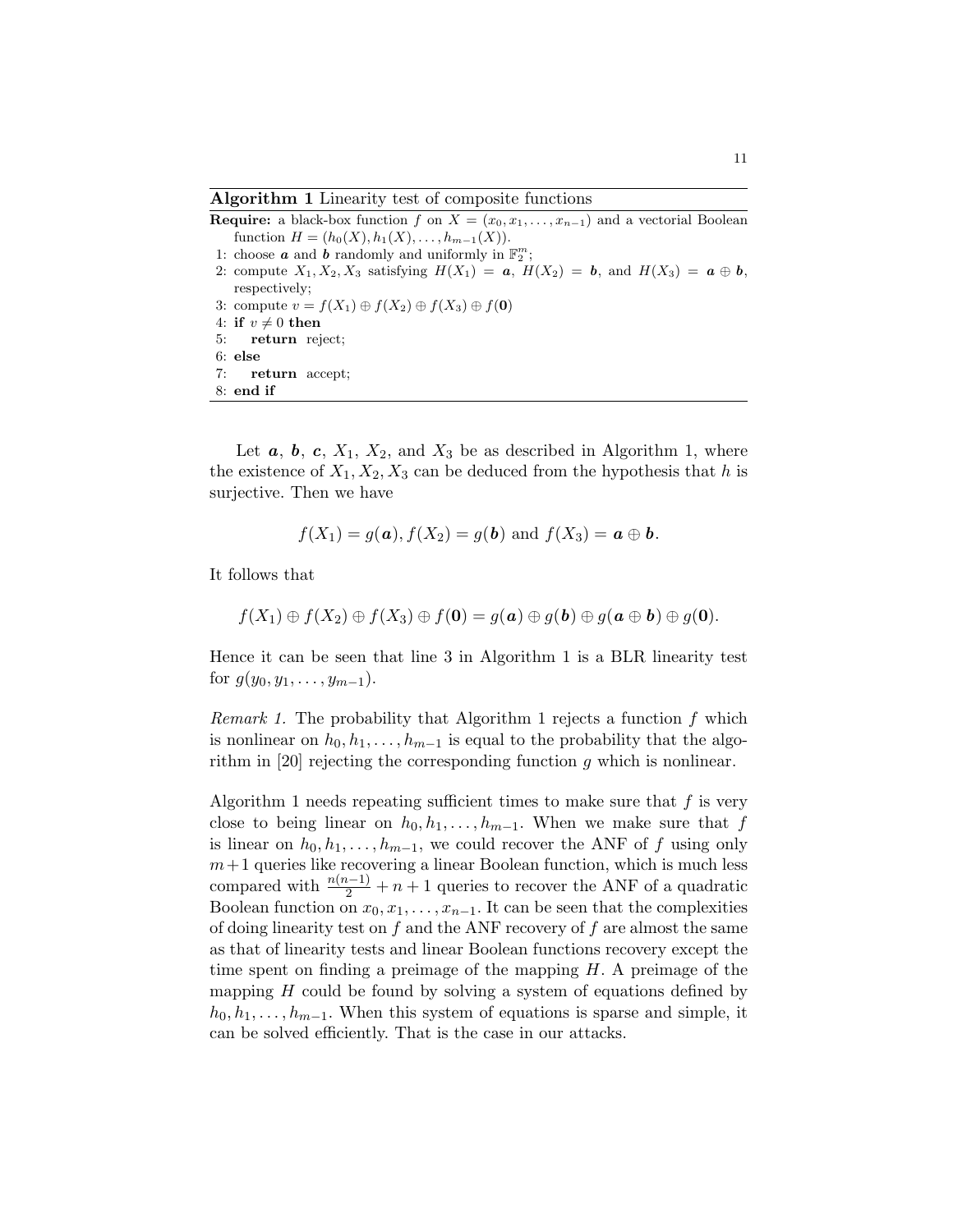## **3.3 A Generic Method of Choosing Useful Nonlinear Key Expressions**

When it comes to cube attacks, the composite function *f* discussed in the last subsection is a superpoly  $p_I$  of some chosen cube  $C_I$ . Traditionally, *p<sup>I</sup>* is seen as a black-box Boolean function on key variables, say  $k_0, k_1, \ldots, k_{n-1}$ , and attackers try to recover linear superpolies on  $k_0, k_1, \ldots, k_{n-1}$ . If there exists a set of nonlinear expressions  $h_0, h_1, \ldots$ ,  $h_{m-1}$  in key variables such that  $p_I$  could be represented as a composite function  $p_I = g(h_0, h_1, \ldots, h_{m-1})$  for some function *g*, then our new technique could efficiently test whether  $p_I$  is linear on the expressions  $h_0, h_1, \ldots, h_{m-1}$  resulting in a desirable nonlinear superpoly in key variables. In the following, we shall show a generic method to find such useful nonlinear expressions in key variables.

During the initialization process of stream ciphers, key variables are gradually mixed with IV variables, and so in some early rounds, when the mixture is not sufficient, they may not be multiplied together. Namely, at some time instance  $t$ , each internal state bit  $s_i^t$  could be written as

$$
s_i^t = g_{i,1}(IV) \oplus g_{i,2}(Key)(0 \le i \le l-1),
$$

where *l* is the size of the internal state and  $g_{i,1}$  and  $g_{i,2}$  may be equal to 0. Consequently, since the internal state is updated iteratively, the output keystream bit could be described by a Boolean function on the following expressions:

$$
\{g_{i,1}(IV) \mid 0 \le i \le l-1\} \bigcup \{g_{i,2}(Key) \mid 0 \le i \le l-1\}.
$$

Accordingly, in cube attacks, when all the non-cube variables are set to constant values, the superpoly  $p_I$  of a given cube  $C_I$  could be naturally seen as a Boolean function on the expressions in the set

$$
G = \{g_{i,2}(Key) \mid 0 \le i \le l-1\}.
$$

As a result,  $p_I$  may be nonlinear on key variables but linear on the expressions in *G* which is the case we desire. By reasonably classifying the set *G*, attackers could choose several subsets of *G* satisfying the surjective condition in Theorem 1.

Finally, recall that the third observation given in Subsection 3.1 points out that Trivium's nonlinear superpolies have fixed forms. In fact, such fixed forms are in accordance with our choosing method, which will be clearly seen in Subsection 2.1. Hence, this method for choosing useful nonlinear expressions to find nonlinear superpolies in cube attacks is very reasonable.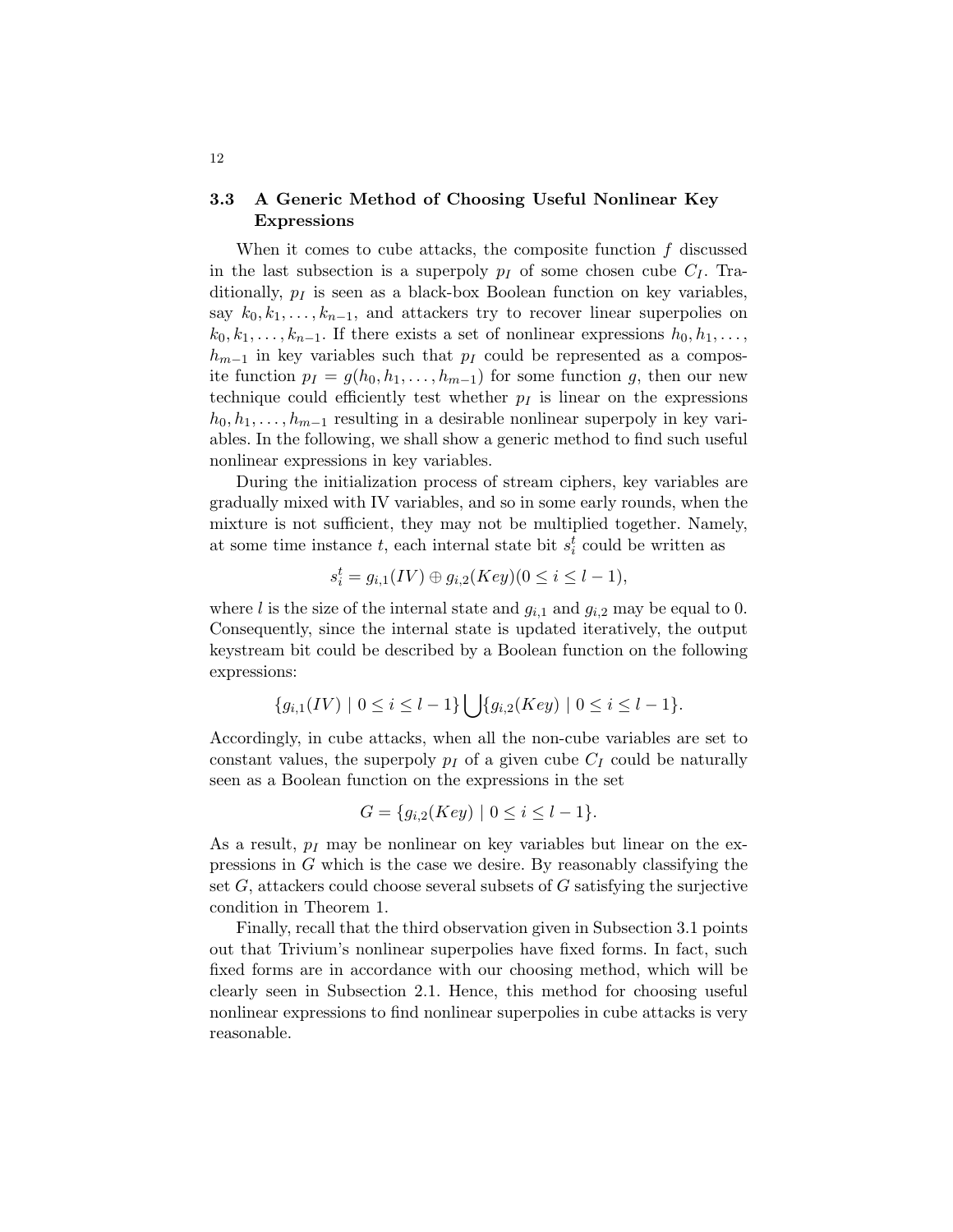## **4 Application to Trivium-like Stream Ciphers**

In this section, we discuss specific applications of our new framework to cube attacks against Trivium-like ciphers including Trivium, Keryvium, and TriviA-SC-v2. First, we make some notes on implementation details. Then, we list useful nonlinear expressions for the three stream ciphers. Finally, with these useful nonlinear expressions in key variables, we perform several experiments on the three stream ciphers and obtain various results.

#### **4.1 Some Notes**

We give some remarks on implementation details about our new technique being used in experimental cube attacks to recover nonlinear superpolies.

First, we suggest to solve the involved systems of nonlinear equations by SAT solvers such as CryptoMiniSat-2.9.5 developed by M. Soos [21]. There are two main reasons for using CryptoMiniSat not Gröbner basis algorithms or other algebraic methods. The first one is that we only need one solution not all solutions for each system of equations. The second one is that CryptoMiniSat is experimentally fast for sparse equations.

Second, recall that in [4], the Moebius transformation was used to search all the subcubes of a large cube to find linear and quadratic superpolies. Our new framework for recover nonlinear superpolies could be combined with the Meobius transformation technique if one has enough memory.

Third, for a stream cipher, useful nonlinear expressions are classified into several groups according to the hypothesis of Theorem 1. Reusing  $f(X_1)$  and  $f(X_2)$  described in Algorithm 1 for each group test could reduce lots of queries. Besides, when there exists only one set of useful nonlinear expressions,  $f(X_1)$  and  $f(X_2)$  can be reused to find linear superpolies.

Forth, all our programs were implemented with CUDA and executed on a PC with an Intel(R) Core i7-4790k @4.00GHZ CPU, 32G memory and a GTX-1080 GPU.

#### **4.2 Results for Trivium**

Every internal state bit of Trivium is seen as a Boolean function of key and IV variables. By observing the internal states after 91 initialization rounds, we choose the following two sets of nonlinear expressions in Table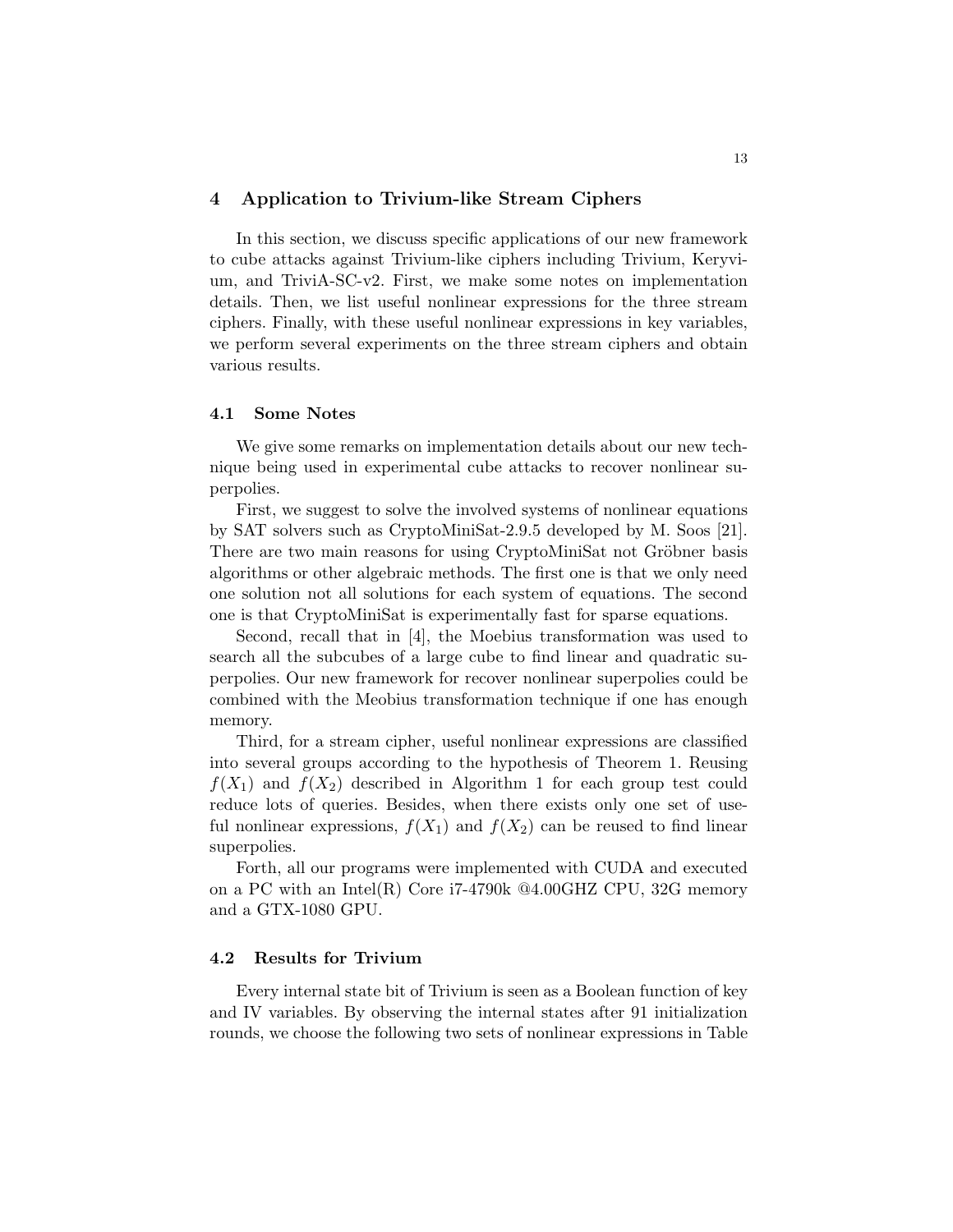3. Actually, they cover all quadratic expressions appearing the internal state after 91 initialization rounds.

| ciphers | set     | chosen nonlinear expressions                                                                                                                                          |
|---------|---------|-----------------------------------------------------------------------------------------------------------------------------------------------------------------------|
|         | Set $A$ | $k_{i+25}k_{i+26} \oplus k_{i+27} \oplus k_i (0 \leq i \leq 52)$                                                                                                      |
|         |         | $k_0k_1\oplus k_2\oplus k_{44}$                                                                                                                                       |
|         |         |                                                                                                                                                                       |
|         |         | Trivium Set $B$ $k_{i}k_{1+i} \oplus k_{2+i} \oplus k_{44+i} \oplus k_{53+i} (1 \leq i \leq 12)$<br>$k_{i}k_{1+i} \oplus k_{2+i} \oplus k_{44+i} (13 \leq i \leq 24)$ |

**Table 3.** The chosen nonlinear expressions for Trivium

To show the correctness and effectiveness of finding nonlinear superpolies using our new framework, we do extensive experiments on the Trivium variants with from 600 to 700 initialization rounds. For each variant, we randomly choose 100 cubes to search linear superpolies and superpolies which are linear about expressions in Set *A* or *B*. As a result, we totally obtain 8155985 linear superpolies and 7517944 quadratic superpolies for all these 100 variants. It worth noting that the number of quadratic superpolies is very close to that of linear superpolies. It indicates that quadratic superpolies could be found as easily as linear superpolies with our new framework. Namely, our new framework would make quadratic superpolies play a more important role in cube attacks against Trivium than ever before.

Second, we try our framework for Trivium variants with up to 802 initialization rounds. Some new cubes and superpolies for the 784, 799 and 802-round Tirivum are listed in Table 6 in the Appendix. To the best of our knowledge, for Trivium variants, it is the first time that experimental cube attacks could reach 802 initialization rounds.

#### **4.3 Results for Kreyvium**

In the case of Kreyvium, we choose the following set of nonlinear expressions of key variables in Table 4 according to the internal state after 66 initialization rounds. Certainly, there may exist other sets of useful nonlinear expressions.

We first do experiments to search linear supeprolies and superpolies which are linear about the chosen nonlinear expressions of Kreyvium variants with from 600 to 700 initialization rounds. We totally find 1194480 linear superpolies and 2538591 quadratic superpolies for all these 100 variants. Note that the number of quadratic superpolies is more than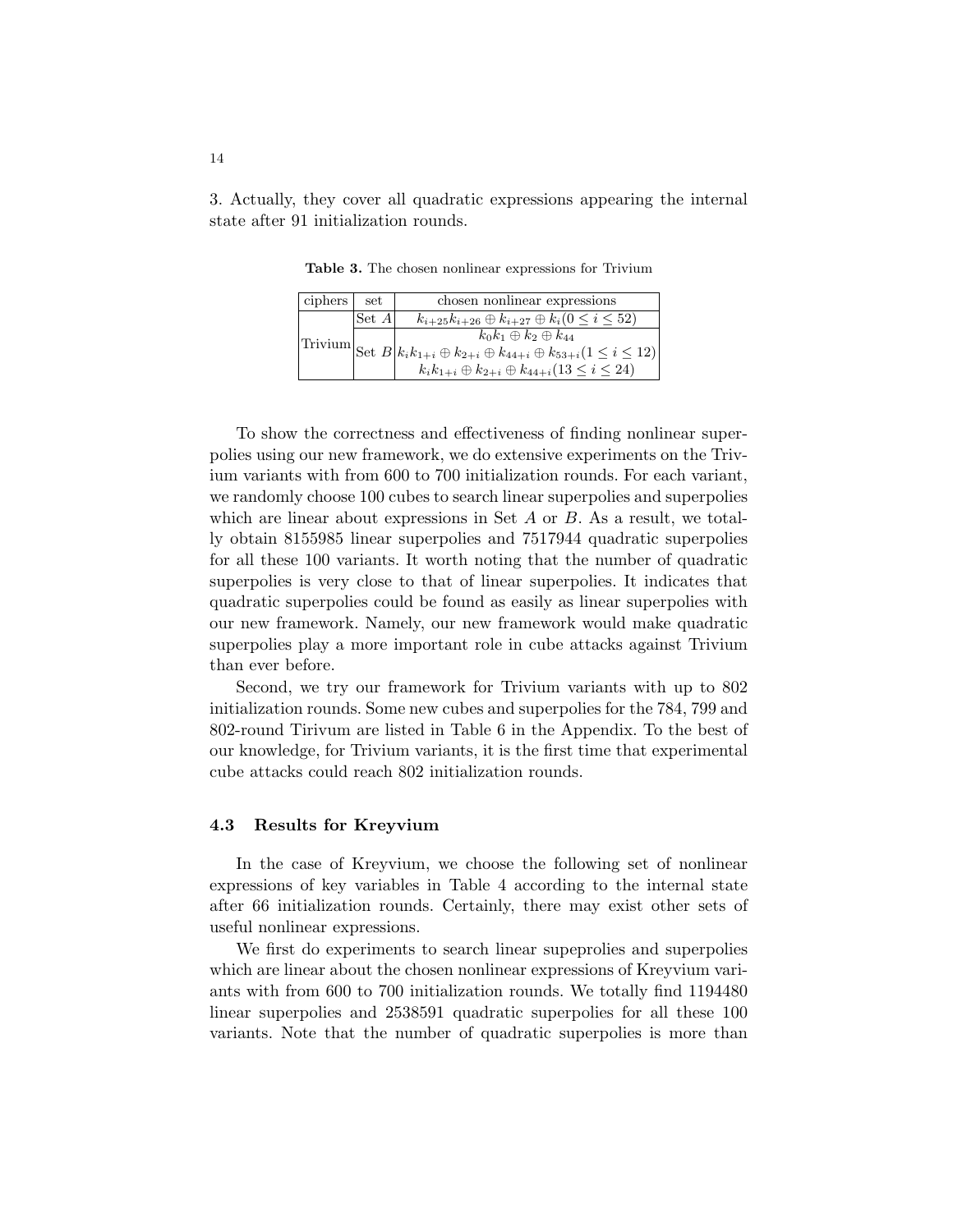twice as large as that of linear superpolies. It indicates that quadratic superpolies could be found more easily than linear superpolies with our framework in the case of experimental cube attacks against Kreyvium. Then, we apply our new framework to search linear superpolies and quadratic superpolies for Kreyvium variants with a higher number of initialization rounds. Consequently, for the 776-round Kreyvium, we gain 8 different quadratic superpolies but no linear superpolies based on a cube of size 38, see Table 7 in the Appendix. It further indicates that quadratic superpolies maybe more useful than linear superpolies in the case of round-reduced Kreyvium.

**Table 4.** The nonlinear expressions chosen for Kreyvium

| ciphers | chosen nonlinear expressions                                                                     | degree |
|---------|--------------------------------------------------------------------------------------------------|--------|
|         | Kreyvium $\vert k_i \oplus k_{25+i} k_{26+i} \oplus k_{27+i} (0 \leq i \leq 65) \vert$ quadratic |        |

## **4.4 Results for TriviA-SC-v2**

Since TriviA-SC-v2 is the newer version of TriviA-SC, we perform experiments on it with our new framework. According to the internal state of TriviA-SC-v2 after 96 initialization rounds, we choose the following two sets of quadratic expressions in Table 5.

**Table 5.** The nonlinear expressions chosen for of TriviA-SC-v2

| ciphers                         | set | chosen nonlinear expressions                                                                       |
|---------------------------------|-----|----------------------------------------------------------------------------------------------------|
| 'TriviA-SC-v2 <sup> Set A</sup> |     | $k_i \oplus k_{64+i} k_{65+i} \oplus k_{66+i} (0 \leq i \leq 61)$<br>$k_{62}\oplus k_{126}k_{127}$ |
|                                 |     | Set $B k_{35+i} \oplus k_{36+i}k_{37+i} \oplus k_{47+i}(0 \leq i \leq 29) $                        |

First, we search linear superpolies as well as superpolies which are linear about expressions in Set *A* or *B* for the TriviA-SC-v2 variants with from 600 to 700 initialization rounds. By choosing 100 cubes randomly for each variant, we obtain various linear superpolies and quadratic superpolies. For all these 100 variants, we have found 4074914 linear superpolies and 491551 quadratic superpolies. It can be seen that the number of quadratic superpolies is non-ignorable. Namely, finding quadratic superpolies with our framework would bring non-ignorable benefits to experimental cube attacks on TriviA-SC-v2. Hence, based on the chosen nonlinear expressions, we attack TriviA-SC-v2 variants which have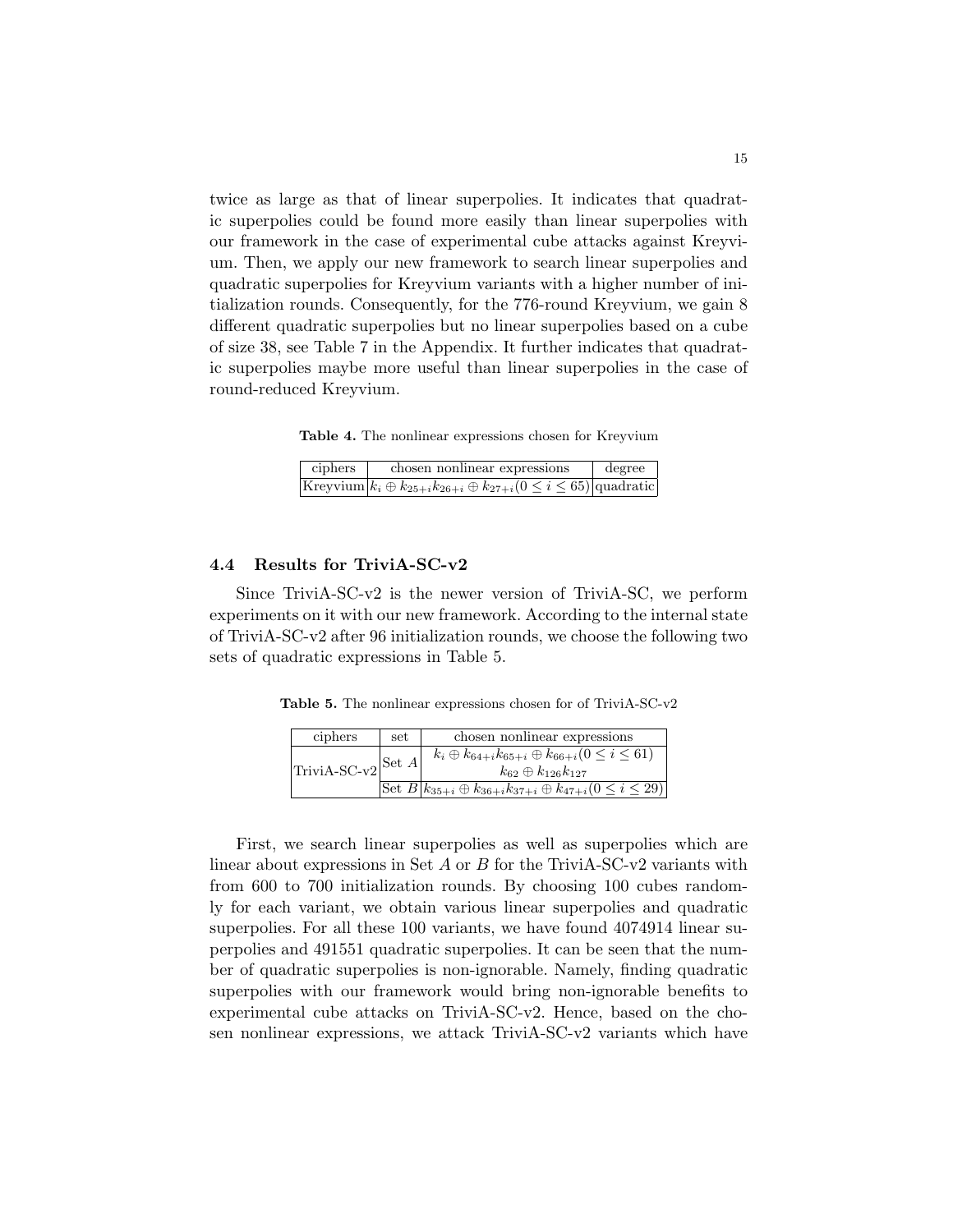a higher number of initialization rounds with our new framework. As a result, we find several linear superpolies and quadratic superpolies for the 864-round TriviA-SC-v2 and the 992-round simplified TriviA-SC-v2, see Table 8 in the Appendix.

#### **5 Conclusion**

In this paper, we study experimental cube attacks against Triviumlike stream ciphers, and propose a new framework to find nonlinear superpolies. The key idea is doing linearity tests on superpolies about a set of fixed nonlinear key expressions. The complexity of finding nonlinear superpolies in our framework is almost the same as that of finding linear superpolies. Besides, experimental results show that the probability of find nonlinear superpolies using our framework is twice as large as that of finding linear superpolies for Kreyvium and as large as that of finding linear superpolies for Trivium. In fact, we further perform experiments on the 740-round Trivium by choosing 100 cubes of size 30 randomly, and the quadratic superpolies found are twice as many as linear superpolies. Hence, our new framework for finding nonlinear superpolies shall definitely be helpful for cube attacks against Kreyvium and Trivium. Although we only did experiments on quadratic superpolies for Trivium-like stream ciphers, cubic superpolies and superpolies with degree larger than three are also applicable. In such cases, more careful analysis is needed to choose useful key expressions. This will be one subject of our future work. We hope that by gradually increasing the degree of superpolies, the dimension of cubes could be reduced, which is a very important factor of experimental cube attacks. In the future, it is also worthy of working on its applications to other NFSR-based ciphers.

#### **References**

- 1. Christophe De Cannière and Bart Preneel. Trivium. In Matthew J. B. Robshaw and Olivier Billet, editors, *New Stream Cipher Designs - The eSTREAM Finalists*, volume 4986 of *Lecture Notes in Computer Science*, pages 244–266. Springer, 2008.
- 2. Itai Dinur and Adi Shamir. Cube attacks on tweakable black box polynomials. In Antoine Joux, editor, *Advances in Cryptology - EUROCRYPT 2009, 28th Annual International Conference on the Theory and Applications of Cryptographic Techniques, Cologne, Germany, April 26-30, 2009. Proceedings*, volume 5479 of *Lecture Notes in Computer Science*, pages 278–299. Springer, 2009.
- 3. Piotr Mroczkowski and Janusz Szmidt. Corrigendum to: The cube attack on stream cipher trivium and quadraticity tests. *IACR Cryptology ePrint Archive*, 2011:32, 2011.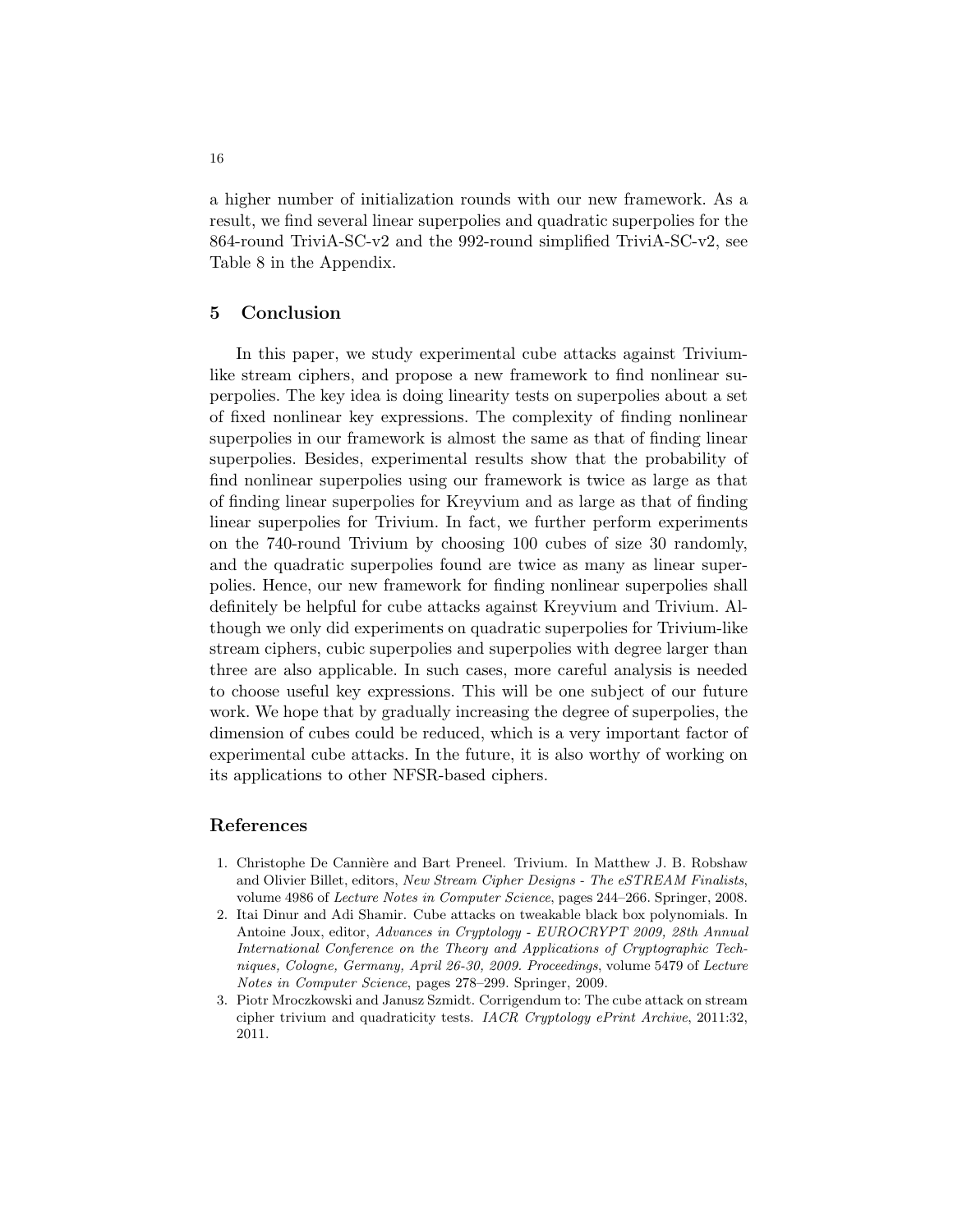- 4. Pierre-Alain Fouque and Thomas Vannet. Improving key recovery to 784 and 799 rounds of trivium using optimized cube attacks. In Shiho Moriai, editor, *Fast Software Encryption - 20th International Workshop, FSE 2013, Singapore, March 11-13, 2013. Revised Selected Papers*, volume 8424 of *Lecture Notes in Computer Science*, pages 502–517. Springer, 2013.
- 5. Yosuke Todo, Takanori Isobe, Yonglin Hao, and Willi Meier. Cube attacks on non-blackbox polynomials based on division property. In Katz and Shacham [22], pages 250–279.
- 6. Qingju Wang, Yonglin Hao, Yosuke Todo, Chaoyun Li, Takanori Isobe, and Willi Meier. Improved division property based cube attacks exploiting low degree property of superpoly. Cryptology ePrint Archive, Report 2017/1063, 2017. https://eprint.iacr.org/2017/1063.
- 7. Meicheng Liu, Dongdai Lin, and Wenhao Wang. Searching cubes for testing boolean functions and its application to trivium. In *IEEE International Symposium on Information Theory, ISIT 2015, Hong Kong, China, June 14-19, 2015*, pages 496–500. IEEE, 2015.
- 8. Santanu Sarkar, Subhamoy Maitra, and Anubhab Baksi. Observing biases in the state: case studies with trivium and trivia-sc. *Des. Codes Cryptography*, 82(1- 2):351–375, 2017.
- 9. Ali Vardasbi, Mahmoud Salmasizadeh, and Javad Mohajeri. Superpoly algebraic normal form monomial test on trivium. *IET Information Security*, 7(3):230–238, 2013.
- 10. Meicheng Liu. Degree evaluation of nfsr-based cryptosystems. In Katz and Shacham [22], pages 227–249.
- 11. Yonglin Hao Willi Meier Yosuke Todo, Takanori Isobe. Cube attacks on nonblackbox polynomials based on division property (full version). Cryptology ePrint Archive, Report 2017/306, 2017. https://eprint.iacr.org/2017/306.
- 12. Simon Knellwolf, Willi Meier, and María Naya-Plasencia. Conditional differential cryptanalysis of trivium and KATAN. In Ali Miri and Serge Vaudenay, editors, *Selected Areas in Cryptography - 18th International Workshop, SAC 2011, Toronto, ON, Canada, August 11-12, 2011, Revised Selected Papers*, volume 7118 of *Lecture Notes in Computer Science*, pages 200–212. Springer, 2011.
- 13. Alexander Maximov and Alex Biryukov. Two trivial attacks on trivium. In Carlisle M. Adams, Ali Miri, and Michael J. Wiener, editors, *Selected Areas in Cryptography, 14th International Workshop, SAC 2007, Ottawa, Canada, August 16-17, 2007, Revised Selected Papers*, volume 4876 of *Lecture Notes in Computer Science*, pages 36–55. Springer, 2007.
- 14. Anne Canteaut, Sergiu Carpov, Caroline Fontaine, Tancrède Lepoint, María Naya-Plasencia, Pascal Paillier, and Renaud Sirdey. Stream ciphers: A practical solution for efficient homomorphic-ciphertext compression. In Thomas Peyrin, editor, *Fast Software Encryption - 23rd International Conference, FSE 2016, Bochum, Germany, March 20-23, 2016, Revised Selected Papers*, volume 9783 of *Lecture Notes in Computer Science*, pages 313–333. Springer, 2016.
- 15. Avik Chakraborti, Anupam Chattopadhyay, Muhammad Hassan, and Mridul Nandi. Trivia: A fast and secure authenticated encryption scheme. In Tim Güneysu and Helena Handschuh, editors, *Cryptographic Hardware and Embedded Systems - CHES 2015 - 17th International Workshop, Saint-Malo, France, September 13- 16, 2015, Proceedings*, volume 9293 of *Lecture Notes in Computer Science*, pages 330–353. Springer, 2015.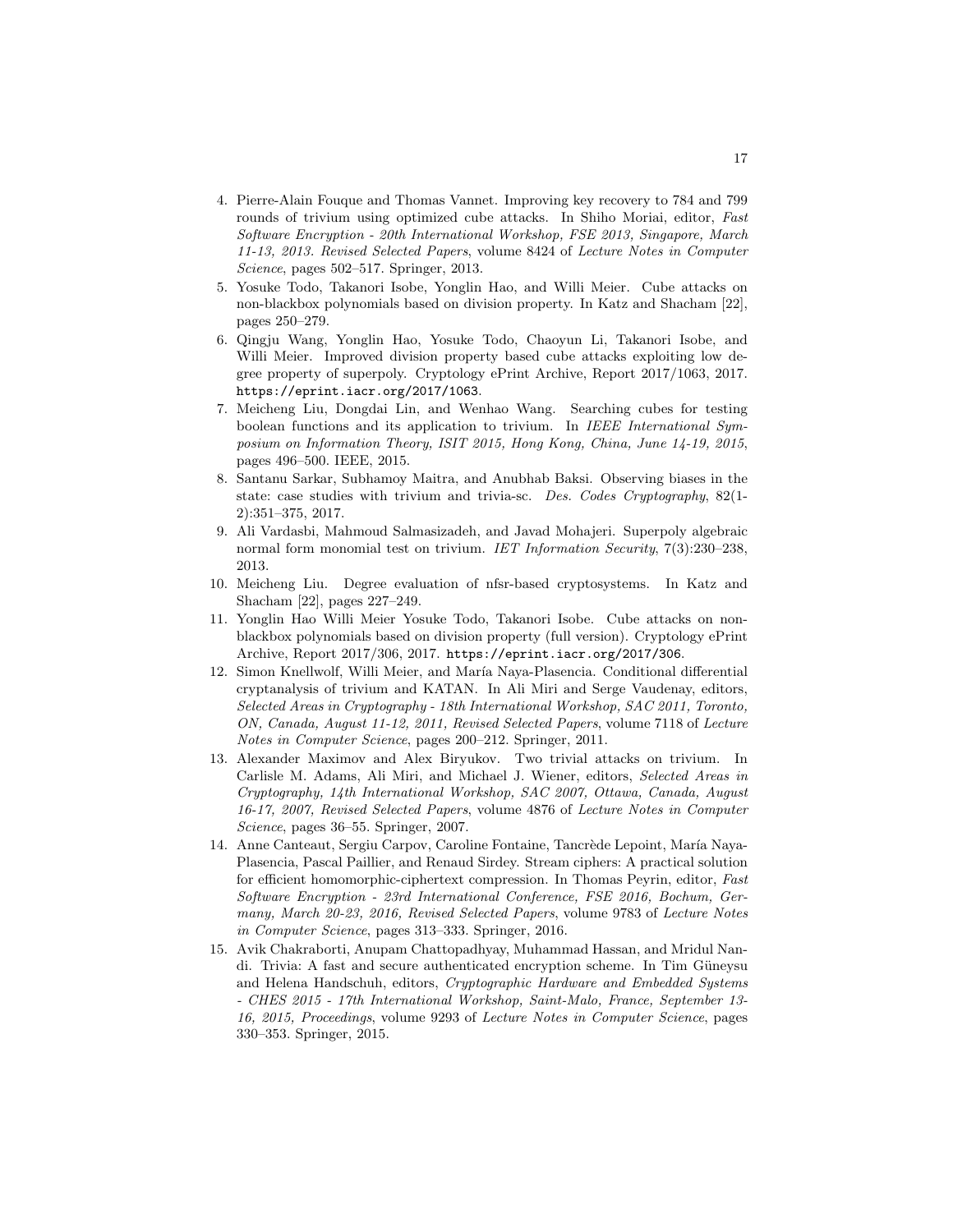- 16. Avik Chakraborti and Mridul Nandi. Trivia-ck-v2. http://competitions.cr.yp.to/round2/triviackv2.pdf (2015).
- 17. Yuhei Watanabe, Takanori Isobe, and Masakatu Morii. Conditional differential cryptanalysis for kreyvium. In Josef Pieprzyk and Suriadi Suriadi, editors, *Information Security and Privacy - 22nd Australasian Conference, ACISP 2017, Auckland, New Zealand, July 3-5, 2017, Proceedings, Part I*, volume 10342 of *Lecture Notes in Computer Science*, pages 421–434. Springer, 2017.
- 18. Chao Xu, Bin Zhang, and Dengguo Feng. Linear cryptanalysis of FASER128/256 and trivia-ck. In Willi Meier and Debdeep Mukhopadhyay, editors, *Progress in Cryptology - INDOCRYPT 2014 - 15th International Conference on Cryptology in India, New Delhi, India, December 14-17, 2014, Proceedings*, volume 8885 of *Lecture Notes in Computer Science*, pages 237–254. Springer, 2014.
- 19. Manuel Blum, Michael Luby, and Ronitt Rubinfeld. Self-testing/correcting with applications to numerical problems. *J. Comput. Syst. Sci.*, 47(3):549–595, 1993.
- 20. Noga Alon, Tali Kaufman, Michael Krivelevich, Simon Litsyn, and Dana Ron. Testing low-degree polynomials over  $GF(2)$ . In Sanjeev Arora, Klaus Jansen, José D. P. Rolim, and Amit Sahai, editors, *Approximation, Randomization, and Combinatorial Optimization: Algorithms and Techniques, 6th International Workshop on Approximation Algorithms for Combinatorial Optimization Problems, APPROX 2003 and 7th International Workshop on Randomization and Approximation Techniques in Computer Science, RANDOM 2003, Princeton, NJ, USA, August 24-26, 2003, Proceedings*, volume 2764 of *Lecture Notes in Computer Science*, pages 188–199. Springer, 2003.
- 21. Mate Soos. Cryptominisat-2.9.5. http://www.msoos.org/cryptominisat2/.
- 22. Jonathan Katz and Hovav Shacham, editors. *Advances in Cryptology CRYPTO 2017 - 37th Annual International Cryptology Conference, Santa Barbara, CA, US-A, August 20-24, 2017, Proceedings, Part III*, volume 10403 of *Lecture Notes in Computer Science*. Springer, 2017.

# **Appendix**

The detailed cubes and corresponding superpolies found in our this paper.

18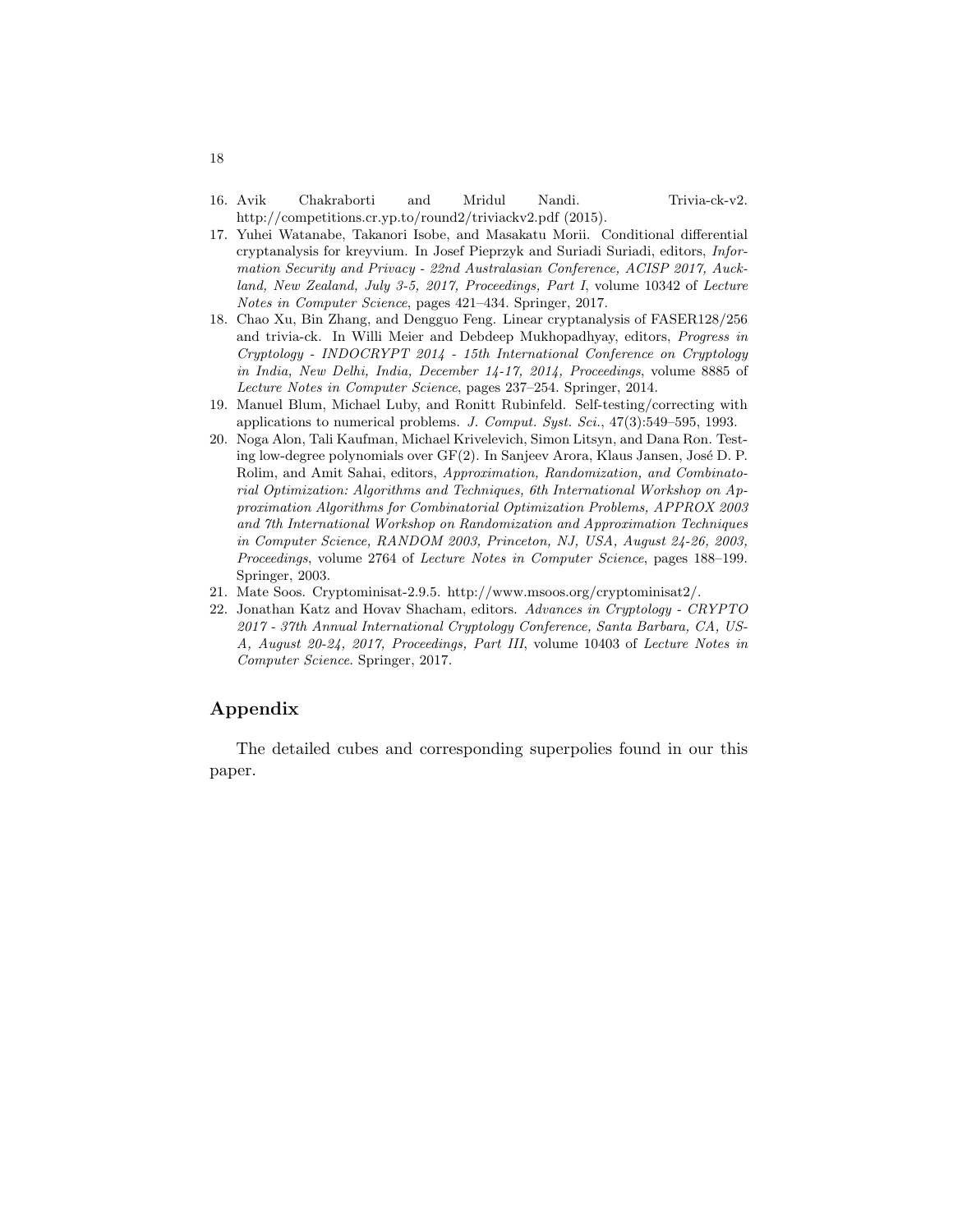| $#$ of rounds | superpolies                                | cube index                                                           |
|---------------|--------------------------------------------|----------------------------------------------------------------------|
|               |                                            | 2,4,6,8,10,12,13,15,19,22,24,28,29,32,34,37,38,                      |
|               | $k_{63}k_{64} \oplus k_{65} \oplus k_{38}$ | 40,41,44,47,49,51,53,55,57,65,68,70,73,74,76,78                      |
| 784           | $k_{71}k_{72} \oplus k_{73} \oplus k_{46}$ | 2,4,6,8,10,12,13,15,19,24,28,29,32,34,37,40,41,                      |
|               |                                            | 44, 47, 49, 51, 53, 55, 57, 59, 62, 65, 70, 72, 73, 74, 76, 78       |
|               | $k_{73}k_{74} \oplus k_{75} \oplus k_{48}$ | $2,4,6,8,10,12,13,15,19,24,28,29,32,34,37,38,40,$                    |
|               |                                            | 41, 44, 47, 49, 51, 53, 55, 57, 59, 68, 70, 72, 73, 74, 76, 78       |
|               | $k_{71}k_{72} \oplus k_{73} \oplus k_{46}$ | $0,2,4,5,6,7,9,11,13,14,15,18,20,22,24,26,32,35,$                    |
| 799           |                                            | 37, 39, 42, 44, 48, 52, 53, 55, 57, 61, 62, 68, 70, 74, 79           |
|               | $k_{27}x_{28} \oplus k_{29} \oplus k_{2}$  | $0,2,4,5,6,7,9,11,13,15,18,20,22,24,26,30,32,35,$                    |
|               |                                            | 37, 39, 42, 44, 46, 52, 53, 57, 62, 68, 70, 72, 74, 79               |
|               | $k_{47}$                                   | 2,3,4,6,8,10,11,12,15,17,19,21,23,25,29,30,32,34,36,                 |
|               |                                            | 39,41,43,45,48,50,54,57,58,65,67,69,76,49,59,73,79                   |
|               | $k_{55}$                                   | 5,7,9,11,13,16,18,20,22,24,26,28,30,31,33,35,37,40,                  |
|               |                                            | 42, 44, 46, 47, 49, 51, 53, 56, 60, 62, 64, 66, 68, 70, 74, 76, 79   |
|               | $k_{56}$                                   | 2,4,6,8,10,11,15,17,19,21,23,25,29,30,32,34,36,39,                   |
|               |                                            | 41, 43, 45, 50, 52, 54, 57, 58, 67, 69, 76, 49, 59, 71, 73, 79       |
|               | $k_{57}$                                   | 5,7,9,11,13,16,18,20,22,24,26,28,30,31,33,35,37,40,                  |
| 802           |                                            | 42, 44, 46, 49, 51, 53, 55, 60, 62, 64, 66, 68, 70, 74, 76, 79       |
|               | $k_{59}$                                   | 5,7,9,11,13,16,18,20,22,24,26,28,30,31,33,35,37,38,                  |
|               |                                            | 40,42,44,49,51,55,56,60,62,64,66,68,72,74,76,79                      |
|               | $k_{61}$                                   | $5,7,9,11,13,16,18,20,22,24,26,28,30,31,33,35,37,38,$                |
|               |                                            | 40, 42, 46, 49, 51, 53, 55, 56, 60, 62, 64, 66, 68, 72, 74, 76, 79   |
|               | $k_{38}k_{39} \oplus k_{13} \oplus k_{40}$ | $0.5, 7, 9, 11, 13, 16, 18, 20, 22, 24, 26, 28, 30, 31, 33, 35, 37,$ |
|               |                                            | 40, 42, 44, 46, 47, 49, 51, 53, 60, 62, 64, 66, 72, 74, 76, 79       |
|               | $k_{61}k_{62} + k_{36} + k_{63}$           | $1,2,3,4,6,8,10,12,15,17,19,21,23,25,29,30,32,34,36,$                |
|               |                                            | 39,41,43,45,50,52,54,57,58,65,67,69,76,49,59,73,79                   |

**Table 6.** New superpolies of round-reduced Trivium variants

**Table 7.** Superpolies of the 776-round Kreyvium

| superpolies                                 | cube index                                                                                                                      |
|---------------------------------------------|---------------------------------------------------------------------------------------------------------------------------------|
| $k_4 \oplus k_{29} k_{30} \oplus k_{31}$    | 2,5,7,9,13,17,19,22,24,28,30,37,39,41,43,45,52,54,58,<br>64, 69, 71, 73, 77, 81, 83, 87, 92, 97, 103, 106, 109, 117, 121        |
| $k_5 \oplus k_{30} k_{31} \oplus k_{32}$    | $0,2,5,7,9,13,19,22,24,28,30,37,39,41,43,45,52,54,58,66,$<br>69,71,73,77,81,83,87,92,97,103,106,109,117,121,127                 |
| $k_6 \oplus k_{31} k_{32} \oplus k_{33}$    | $0,2,5,7,9,13,17,19,22,24,28,30,37,39,41,43,45,49,52,$<br>54,64,66,69,71,73,77,81,83,97,103,106,117,121,127                     |
| $k_{26}\oplus k_{51}k_{52}\oplus k_{53}$    | $2,5,7,9,13,17,19,22,24,28,30,37,39,41,43,45,49,52,64,$<br>66,69,71,73,77,81,83,87,92,97,103,106,109,117,121                    |
| $k_{38} \oplus k_{63} k_{64} \oplus k_{65}$ | $0,2,5,7,9,13,17,19,22,24,28,30,37,39,41,43,45,49,52,$<br>54,64,66,69,71,73,77,81,83,87,92,97,103,106,117,127                   |
| $k_{39} \oplus k_{64} k_{65} \oplus k_{66}$ | $0,2,5,7,13,17,19,22,24,28,30,37,41,43,45,49,52,54,58,$<br>64, 66, 71, 73, 77, 81, 83, 87, 92, 97, 103, 106, 109, 117, 121, 127 |
| $k_{46} \oplus k_{71}k_{72} \oplus k_{73}$  | $0,2,5,7,9,13,17,19,22,24,28,30,37,39,41,43,45,52,54,$<br>64, 66, 69, 71, 73, 77, 81, 83, 87, 92, 97, 103, 106, 109, 117, 127   |
| $k_{58} \oplus k_{83} k_{84} \oplus k_{85}$ | $2,5,7,9,13,17,19,22,24,28,30,37,39,41,43,45,52,54,$<br>58,64,66,69,71,73,77,81,83,87,97,103,109,117,121,127                    |